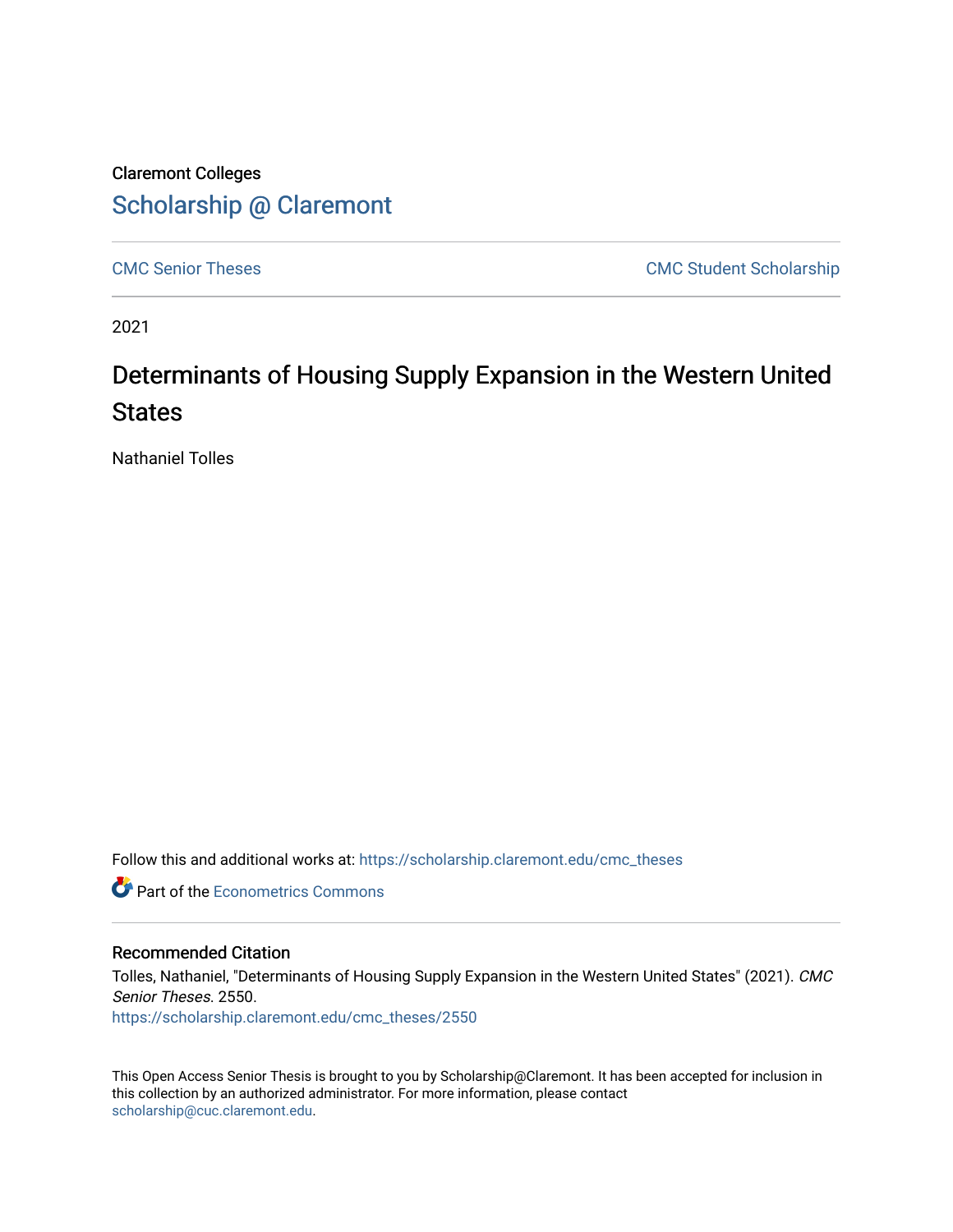**Claremont McKenna College**

## **Determinants of Housing Supply Expansion in the Western United States**

 **submitted to Professor Manfred Keil**

> **by Nathaniel Tolles**

**For Senior Thesis Fall 2020 November 30, 2020**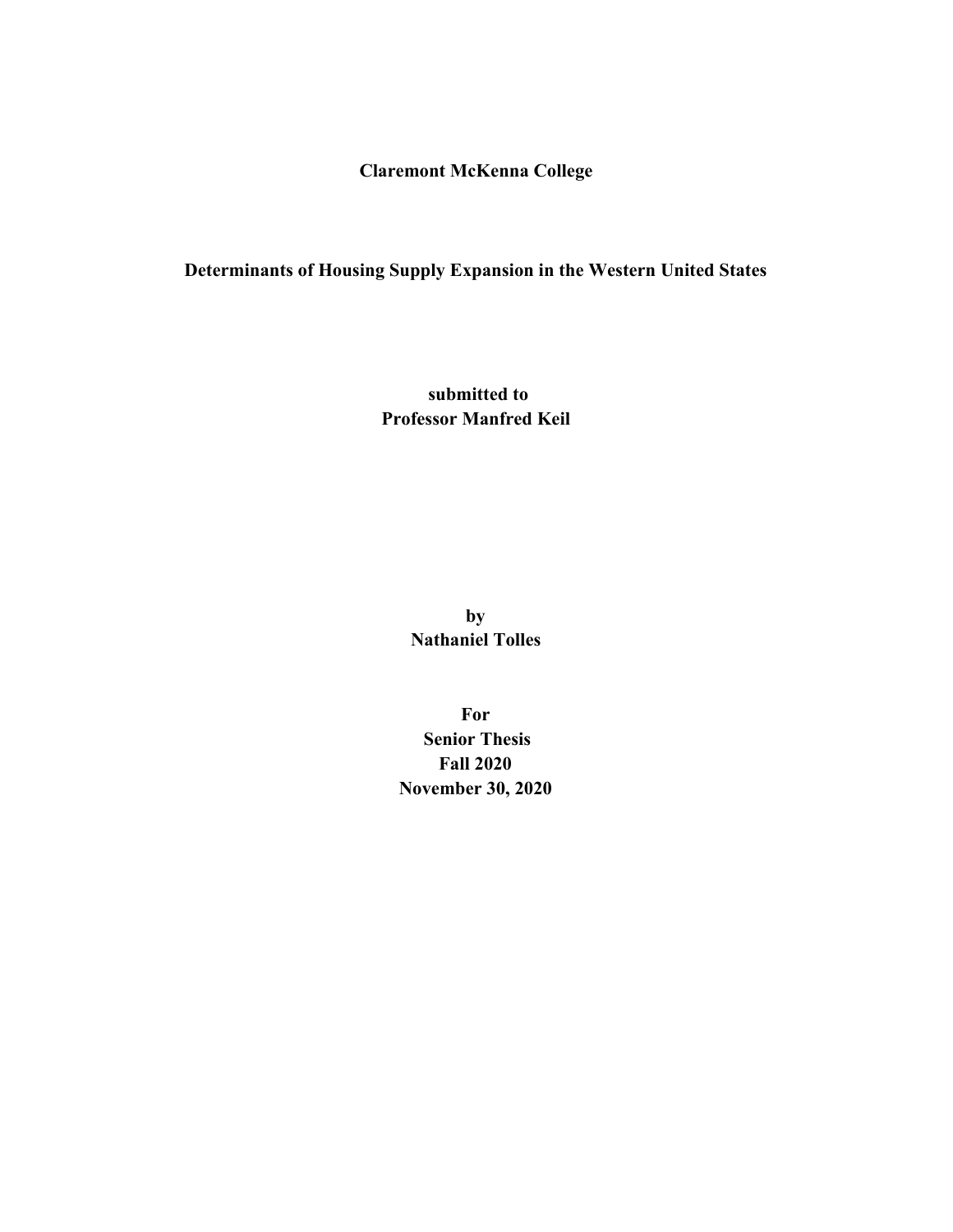#### **Abstract**

New residential construction is an important indicator of economic health. Previous empirical work demonstrates the profound power of housing starts in forecasting recession. Theoretical research, backed by empirical study, suggests that home prices and interest rates are closely related to the amount of residential investment. This paper attempts to better understand the complex relationship between various factors that influence the supply and demand of new housing; what information do suppliers and regulators use to determine how many new units of housing will be constructed? Specifically, we will look at the respective state housing markets of California, Oregon, and Washington by constructing an empirical model of the number of housing permits issued. Our findings suggest that during the period from 2005 to 2019, the number of annual housing permits issued, as a proxy for housing starts, is related negatively to increases in, and higher levels of, 30-year mortgage rates and positively to increases in, and higher levels of, 2-year Treasury bill rates. Short-term interest rates may have been a special signalling mechanism for the health of the overall economy.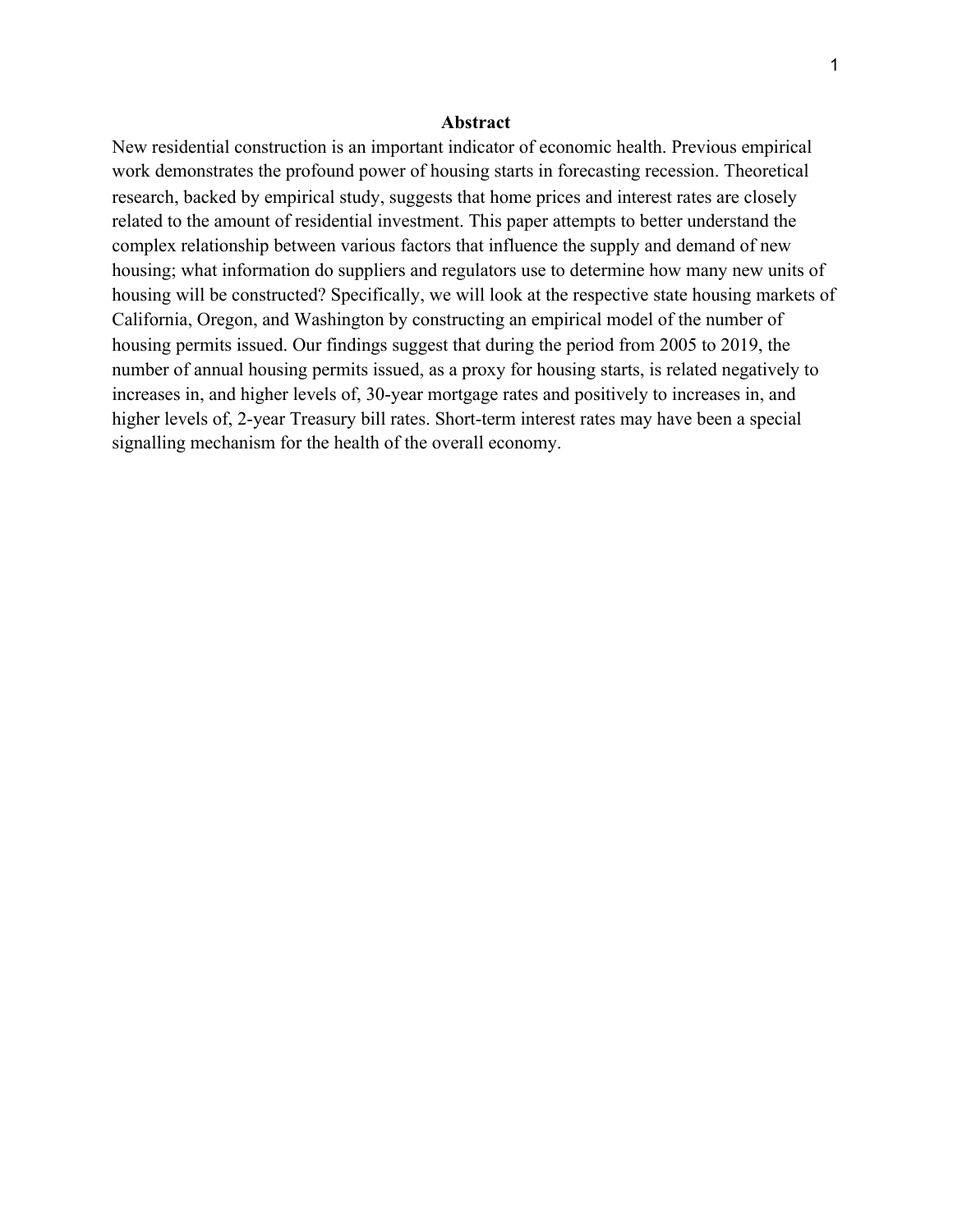# **Acknowledgements**

I would like to express my tremendous gratitude towards Dr. Keil and Dr. Kleinhenz for the incredibly valuable guidance and knowledge they provided during my research. The time they have donated so generously has been greatly appreciated.

I would also like to thank Dr. Janet Smith for her very insightful feedback and advice.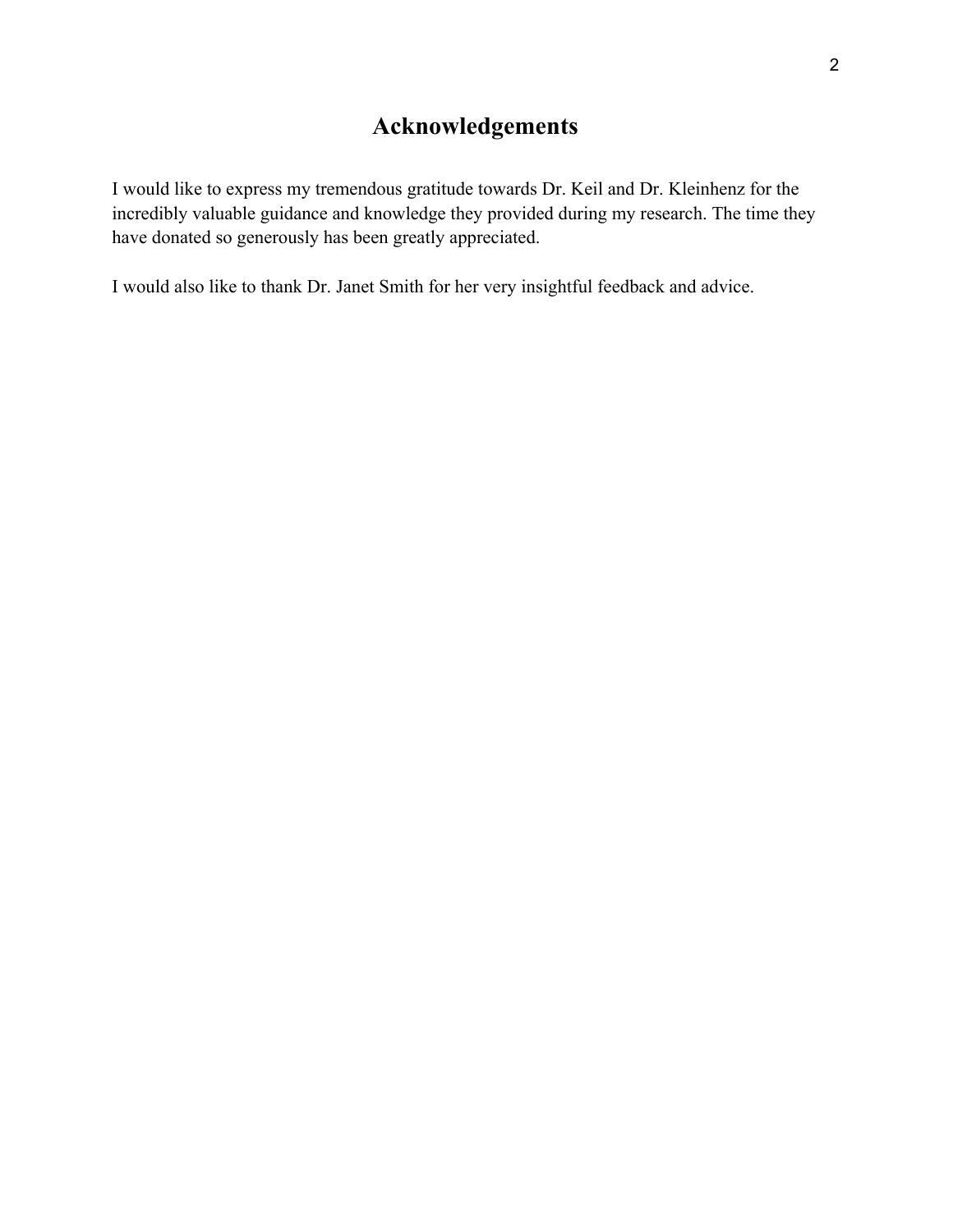# **Table of Contents**

| <b>Variable</b> |  |
|-----------------|--|
|                 |  |
|                 |  |
|                 |  |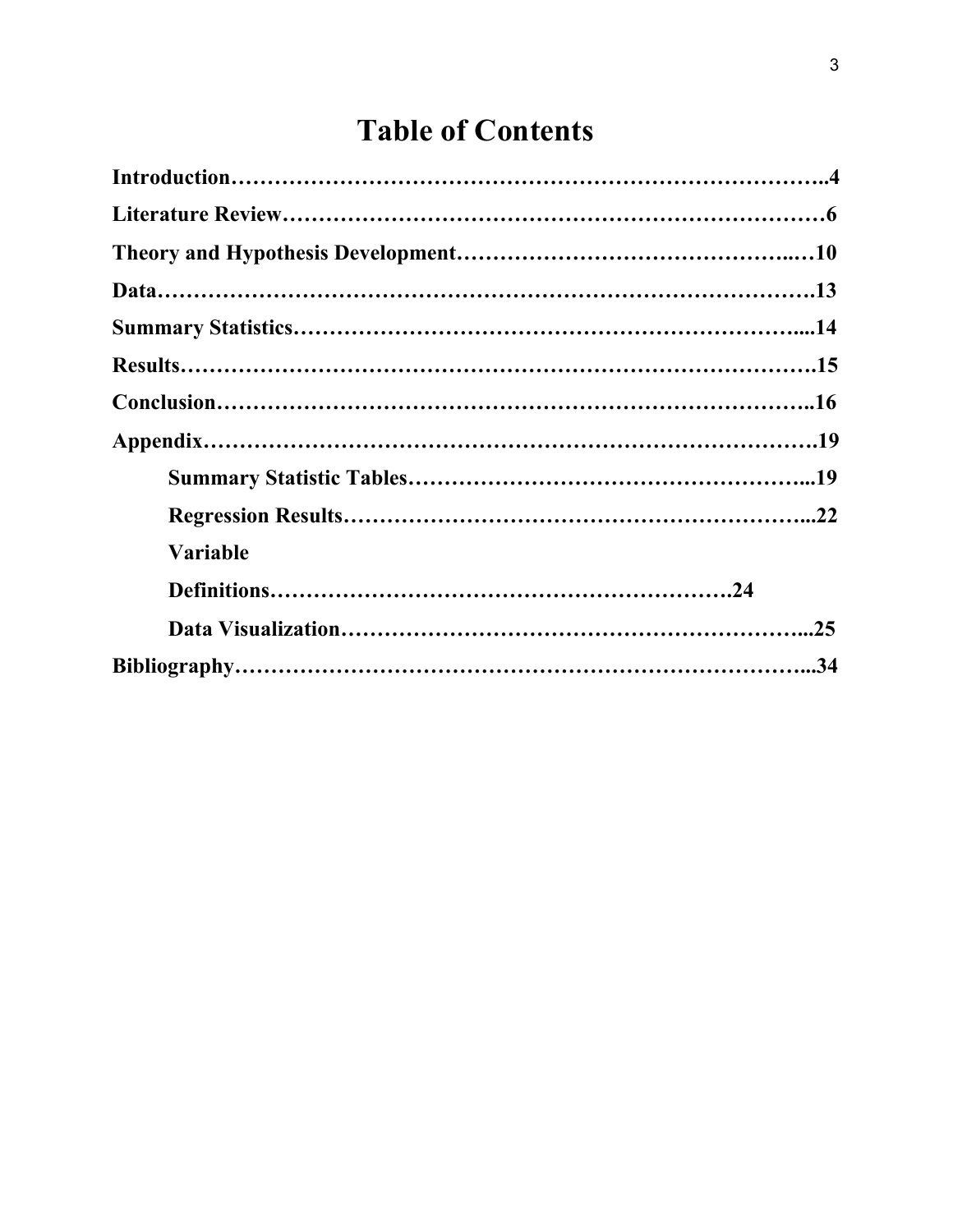#### **Introduction**

New residential construction is an important indicator of economic health. Not only as a sign of a growing population, which might indicate future economic growth to come, new construction also affects the ability for people to afford new homes. Builders and developers willing to invest in constructing new housing units is an indicator of confidence in the economy going forward.

Prior to 2009, the United States as a whole averaged roughly 1.5 million housing starts annually, with a range from about 1 million in 1982 and 1991 up to 2.4 million in 1972. While past recessions had been a result of bank runs, market crashes, oil price swings, or tech busts, the Great Financial Crisis was directly tied to the housing market. Securities dependent upon mortgages as the underlying asset became incredibly popular, and "insurance" in the form of credit default swaps helped to magnify the eventual crash when the housing market went under. The effective federal funds rate hit 1% in periods of 2003 to 2004. Before that, the last time the federal funds rate was under 1% was from May to July of 1958, where it dropped to 0.63% in May. From July 2007 to December 2008, the federal funds rate dropped from 5.26% to 0.16%. While other recessions saw the federal funds rate cut for a few months, to have it rebound shortly after, the federal funds rate did not surpass 0.2% from December 2008 to November 2015. The federal funds rate began to rise again, and hit around 2.4% during the summer of 2019, and was already going down before the COVID-19 pandemic, which caused rates to be cut to under 0.1% in March 2020. It seems fair to say, then, that the period from 2005 to 2019 that is the focus of this paper might be seen as an exceptional period in history, as the market has been under expansionary policy for an extensive period of time to get the economy up and running again.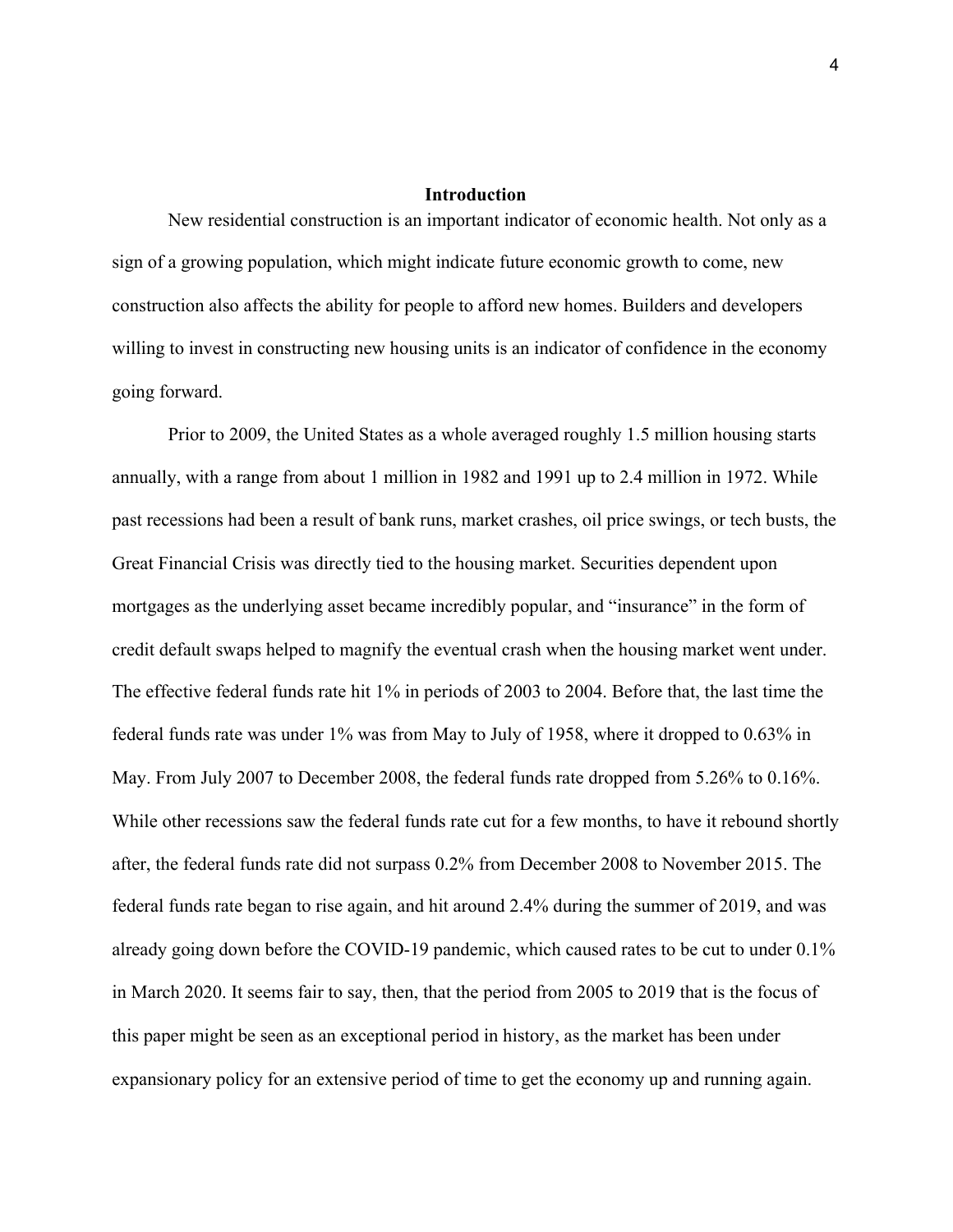We often hear complaints of skyrocketing home prices, particularly in booming cities like San Francisco, Portland, and Seattle. Table 1 shows that, in both Oregon and Washington, home values over the last 15 years have grown at a faster rate on average than personal income has grown. Since 1960, median home prices have increased 121% nationally, while median household income has increased only 29% (Tekin 2020). Additionally, all three of the top three MSA's in terms of the percentage of median income spent on mortgage payments are in California (Lattice).

One might expect that the housing market could correct itself, or at least slow down the increase in prices, by expanding the stock of housing. However, there are multiple parties and factors involved in the expansion of housing stock. Firstly, housing is not a pure commodity that is divisible, meaning that more than one housing unit cannot take up the same physical space. The proximity of a unit to desirable environmental features, like jobs, good schools, etc. can drive up the price of a home, so to prevent the upward spiral of prices in a competitive market, builders would have to increase local density, creating externalities for those already in the area. Essentially, new units will only be produced if builders believe the project will be profitable in terms of net present value, and if the local government approves applications for construction. Suppliers of new housing, then, must predict what their returns will be based on the price of housing, ability of home-buyers to pay, and the number of homes that will be demanded. Local governments presumably do not want unhappy citizens, and so must manage the addition of new homes to their locale.

This paper attempts to better understand the complex relationship between various factors that influence the supply and demand of new housing; what information do suppliers and regulators use to determine how many new units of housing will be constructed? Specifically, we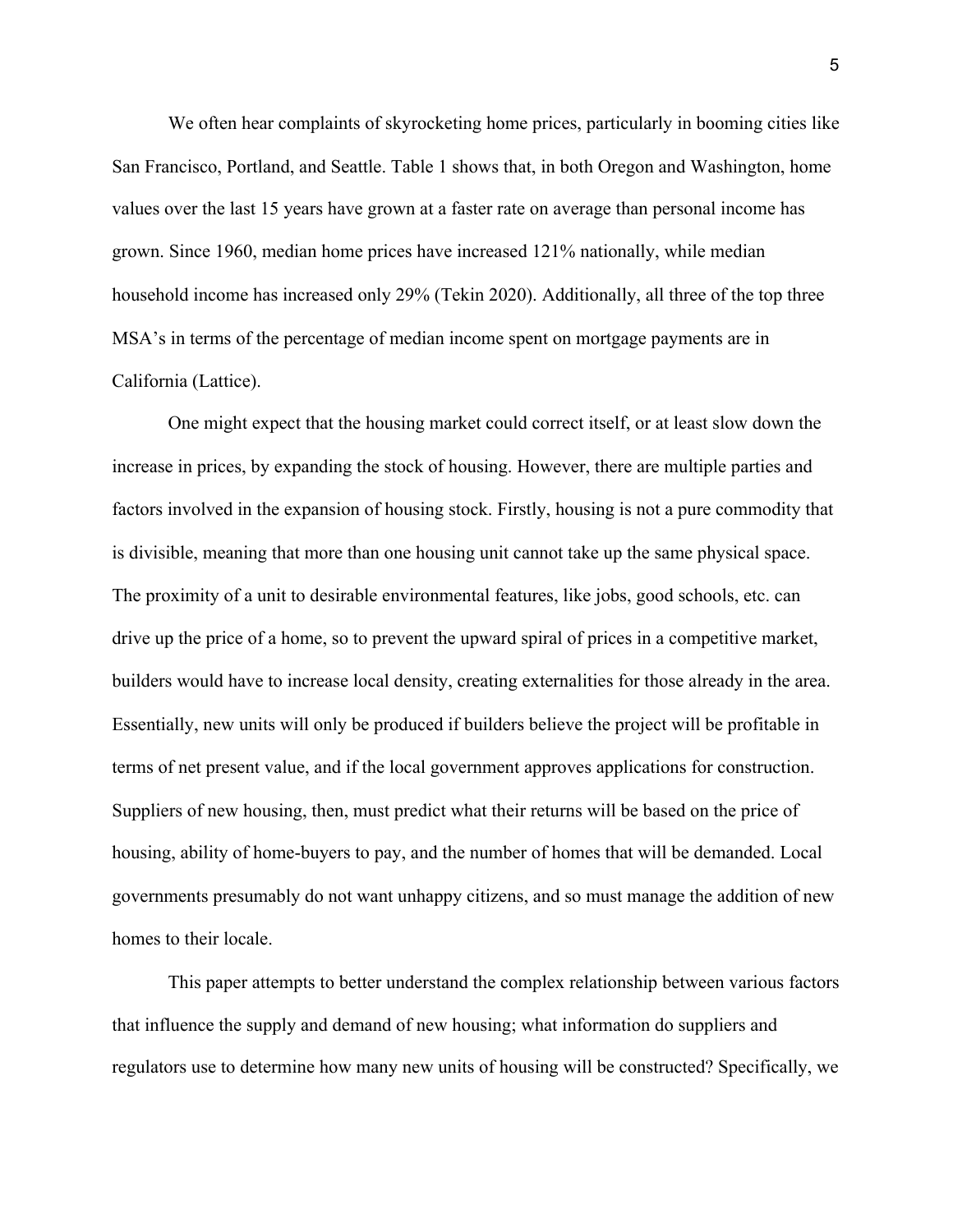will look at the respective state housing markets of California, Oregon, and Washington by constructing an empirical model of the number of housing permits issued.

When approaching the subject of housing starts or residential investment, research is often conducted at the national level, and treated as a national indicator like GDP. For instance, Leamer (2007) inspects the role of residential investment to macroeconomic recession as a leading indicator of recession.

Mayer and Somerville (2000) use MSA-level data, but attempt to explain variation in single-family permits by home prices with multiple lags, measures of regulatory delay in the process, the change in the real prime rate, and the population.

This paper, alternatively, attempts to implement an expanded form of the theoretical model using difference equations presented by Chiang (2005) in Chapter 17.5. I rearrange and expand the "Market Model with Inventory", then apply it to empirical data.

#### **Literature Review**

Leamer (2007) postulates that housing starts, the number of dwelling units upon which construction has begun, and the change in housing starts are the prime predictors of the business cycle phase that he has come across. It seems to me that if housing starts are a strong leading indicator of recession, and we can determine the leading indicators of changes in housing starts, then we can have an even better understanding of oncoming downturns, and potentially see them coming further in advance. Out of ten recessions between World War II and 2007, eight have been "preceded by substantial problems in housing and consumer durables"(Leamer). He recommends a tighter monetary policy upon initial ascent of the cycle to avoid eventual catastrophic crash, citing cyclical inertia as a powerful enough force to allow booms to ride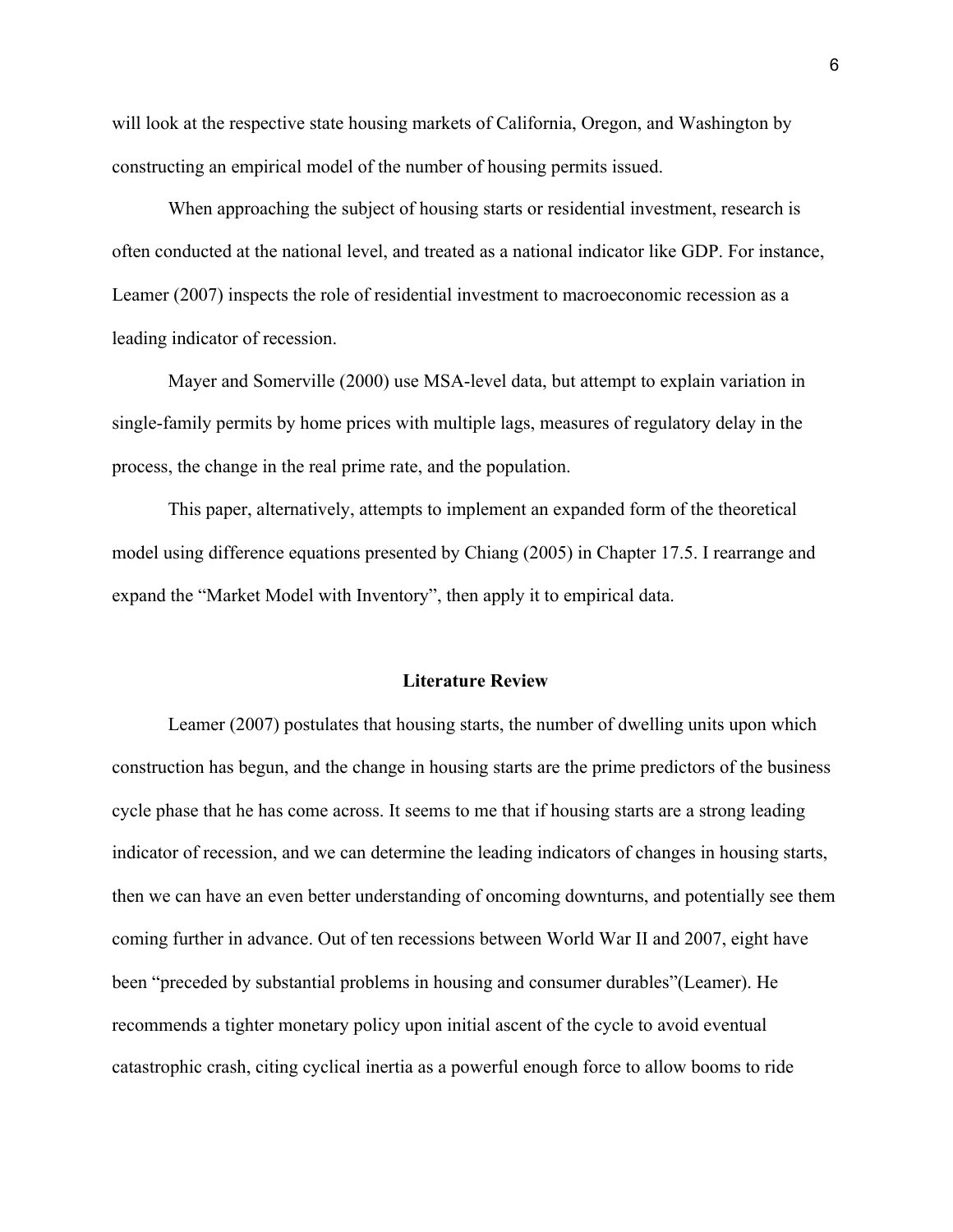themselves out while minimizing eventual busts. During expansions, while housing is not maximally responsive to changes in interest rates, is a period in which monetary policy can be enacted preventatively.

Leamer (2007) contends that, given the wide range of policies tested from 1972 to 2007, the fact that the economy has reliably grown at roughly 3% per year, give or take 3% in either direction, is an indicator that our focus should be upon addressing the cyclical nature of the economy. He presents figures and data regarding the different contributors to this growth in real GDP as a fraction of the overall rate. Residential Investment contributes a small percentage of real GDP growth (leading up to 2007, around 4.2% out of 3.1% annual real GDP growth).

Leamer (2007) first subtracts the normal contribution of Residential Investment to growth from the observed data, then cumulates the resulting "abnormal" contributions. By removing data surrounding recessions, and subtracting the value of contribution to growth from residential investment at cycle peaks, he presents an impressive set of figures. Reliably, we see a consistent trend of residential investment contributing abnormally less to growth leading up to cycle peaks. Chillingly, the steepest downward slope presented over the period post-World War II occurs leading up to and during 2007, the time of publication of his paper.

Furthermore, measuring the cumulative contribution to weakness in GDP in the year before recession, Leamer (2007) finds that six out of ten recessions have Residential Investment as the leading contributor. On average, Residential Investment cumulatively contributes 22% to weakness in GDP the year before these ten recessions, the highest contribution amongst Durables, Exports, Equipment and Software, Nondurables, Federal Defense, Services, State and Local, and Structures. Examining the seven "normal" recessions, excluding "the 1953 Defense Downturn, the 2001 Internet Comeuppance and the ancient 1948 recession," Leamer (2007)

7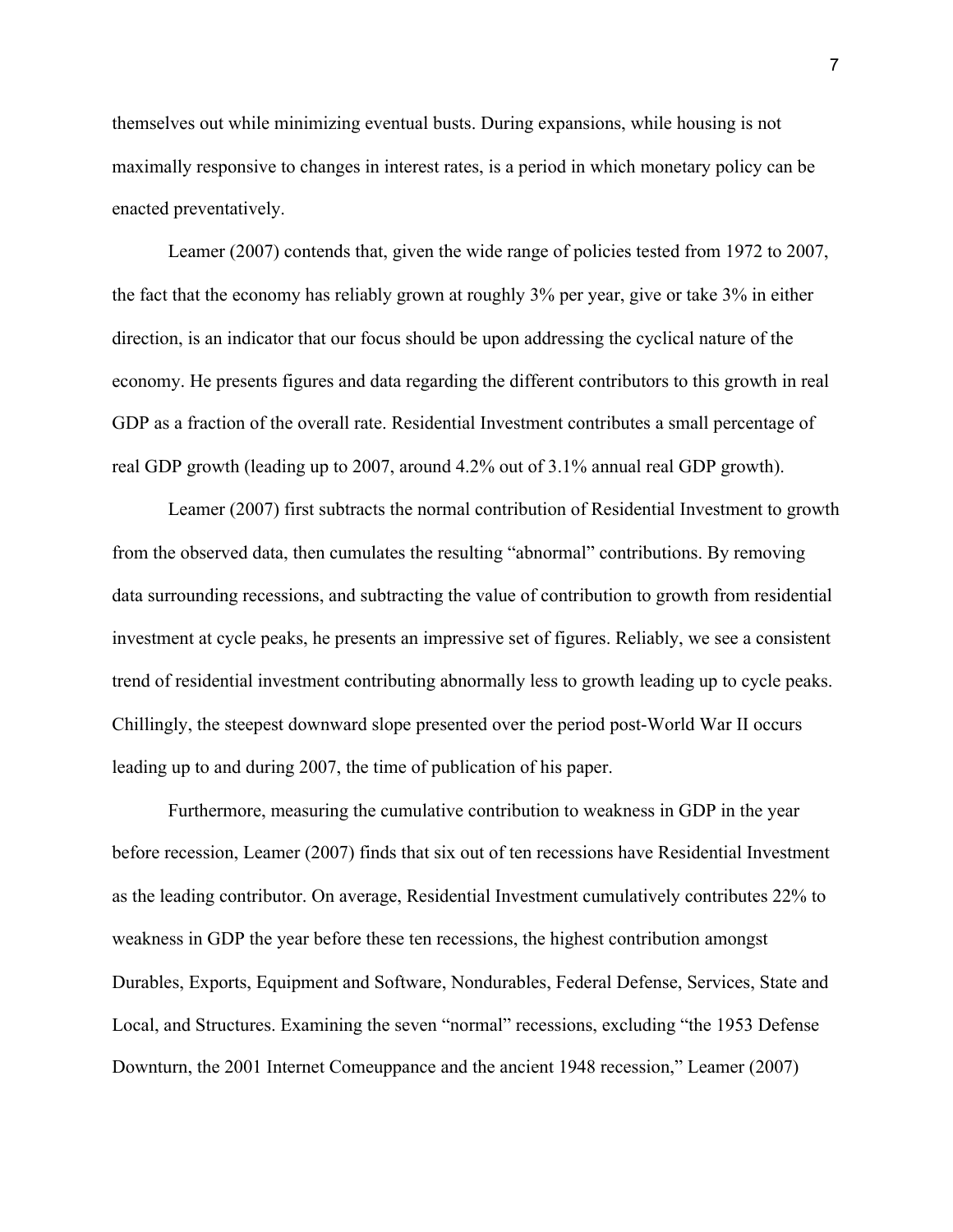finds that contributions to GDP weakness the year before recessions changes dramatically. Residential Investment then increases in average cumulative contribution from 22% to 25%, Durables remains at 20%, and Services takes the third place spot at 11%. From this, Leamer (2007) concludes that "it's weakness in consumer spending that is a symptom of an oncoming recessions."

As the population of an area increases, it seems logical that the demand for new housing would increase as well. While net migration rates have propped up residential investment in the past, they "fell by more than 40% between 2016 and 2019. Indeed, in 2019 America's population grew at its slowest pace in a century"(The Economist)*.*

Interest rates and house prices have been found to be influential over residential investment. In this paper, we will study the relationship of both long-term 30-year rates and shorter-term 2-year rates with the number of housing permits issued. House prices are also found to be responsive to short-term interest rates, with Sutton et. al. (2017) finding a 5% increase in home prices expected over time following a 1 percentage point cut to short-term interest rates. While the connection between mortgage rates and residential investment might be more obvious, in that higher rates for home-buyers should decrease demand for new homes, the short-term interest rate is highly sensitive to the state of the general economy.

It is important to understand that the relationship between new supply and home prices is dynamic, in that new supply is both in part determined and a determinant of prices. McCarthy and Peach (2002) put forth a model describing long-term home prices from the supply side as a function of the log investment rate and the construction cost index for single-family homes. The demand curve describes long-term price as a function of the log of stock of housing, the log of nondurables and services consumption, and the log of the user cost of holding the housing asset..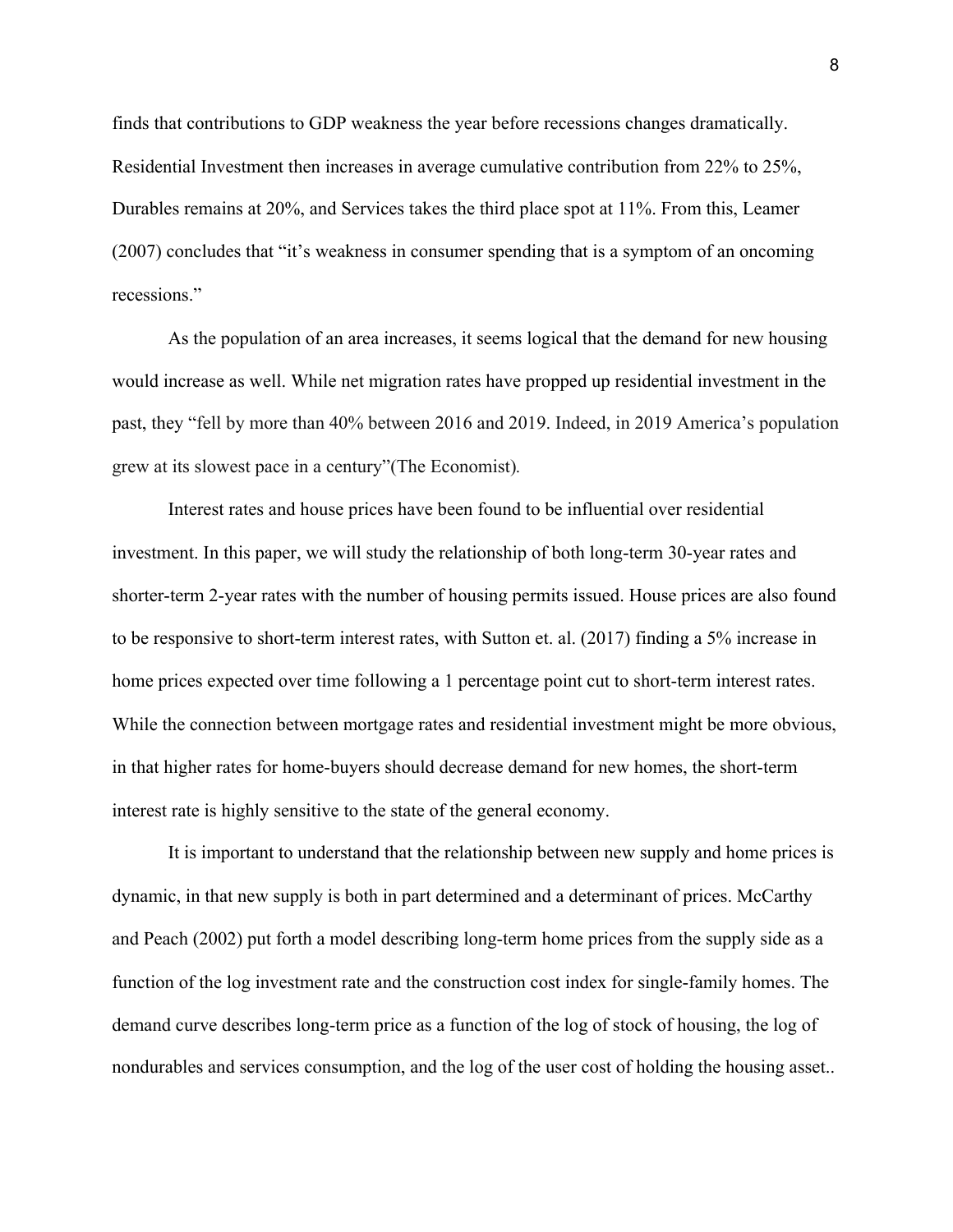Their short run supply equation describes the change in the investment rate as a function of a number of variables: the difference between the actual home price and the theoretical price given the supply function from the last period, the change in price, the change in construction costs, the change in the short-term interest rate, the change in the price of land relative to the PCE deflator, and the log of the quantity of new homes for sale. McCarthy and Peach (2002) find that after 1985, following deregulation of the mortgage market and an expansion of access to capital, the coefficient of home price inflation when regressed on the investment rate becomes larger and becomes statistically significant. Of the other independent variables, the real interest rate was found to be the only other statistically significant variable, other than the error-correction term.

Continuing with our study of the relationship between new supply and home prices, Mayer and Sommerville (2000) estimate that a one percent increase in home prices is followed over the next 5 quarters by a 15 percent increase in new construction. They find that the steady state level of construction is decreased by land use regulations. While development or impact fees were shown to have a small negative effect on construction levels, regulations that delay construction time or cause uncertainty with regards to permit and zoning approval were shown to have a more significant negative impact on construction.

This paper attempts to apply a theoretical supply-demand framework to determine the relationship between a number of different factors with the number of housing permits issued at the state level, specifically for California, Oregon, and Washington. Study of new residential construction is typically done at the national level, as an indicator of macroeconomic health. Mayer and Somerville (2000) apply their model to MSA data, but are focused on the effect of regulation on new construction. This paper, instead, includes explanatory variables like the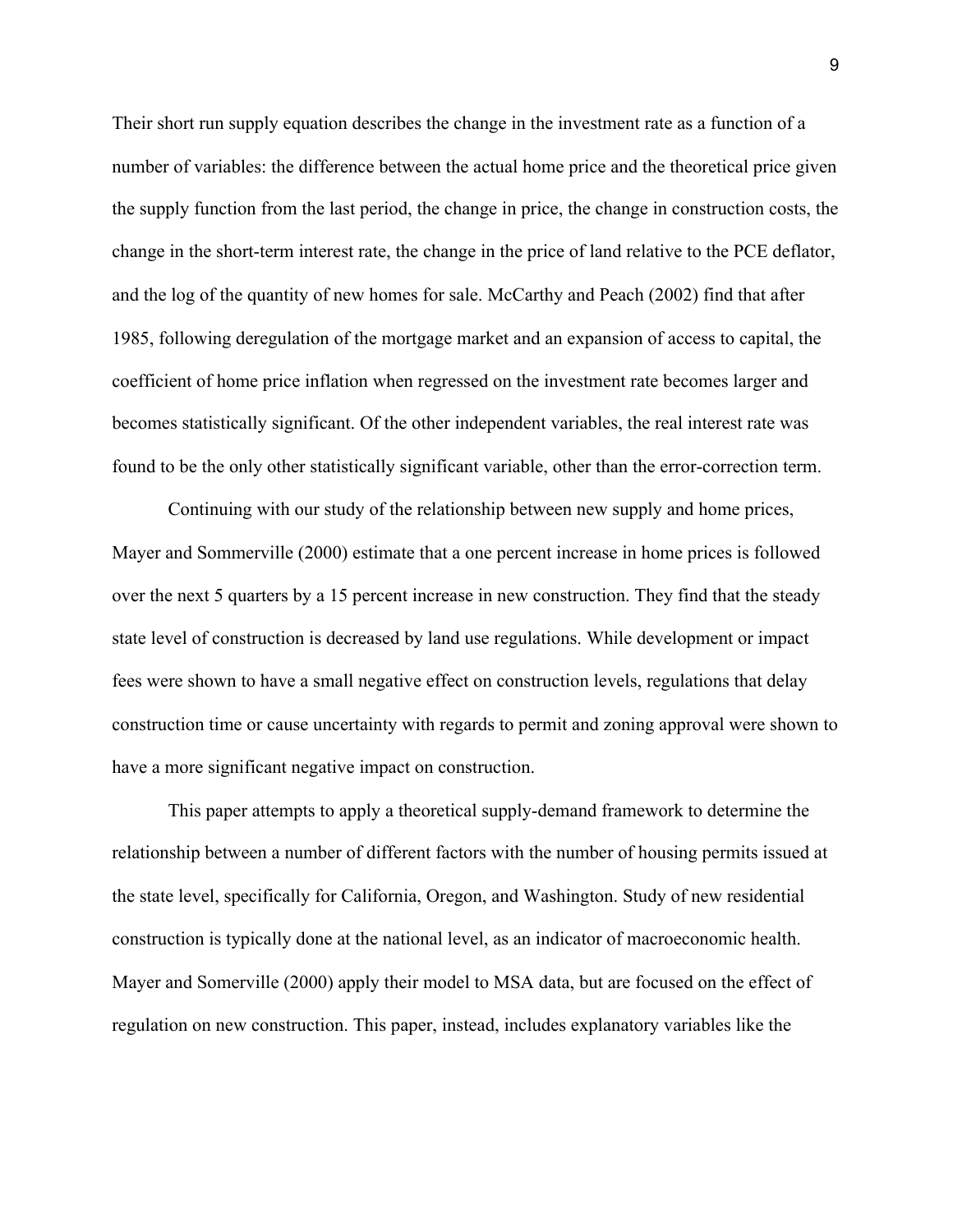vacancy rate and the lumber price index, as a proxy for construction costs, thus focusing more upon housing market-specific factors.

#### **Theory and Hypothesis Development**

In *Fundamentals of Economic Analysis*, Chiang presents a framework for the relationship between supply and demand as follows in Equations 1 and 2:

Equation 1 : 
$$
Q_{dt} = \alpha - \beta P_t
$$
  $(\alpha, \beta > 0)$   
\nEquation 2 :  $Q_{st} = -\gamma + \delta P_{t-1}$   $(\gamma, \delta > 0)$ 

 $Q_{dt}$  is the quantity demanded at time t,  $\alpha$  is the intercept,  $\beta$  is the price elasticity of demand, and  $P_t$  is the price at time t.  $Q_{st}$  is the quantity supplied at time t,  $-\gamma$  is the intercept,  $\delta$  is the price elasticity of supply, and  $P_{t-1}$  is the price at time t-1. Without regulation or other impediments to market efficiency, markets are expected to reach equilibrium in the long-run. However, because homes are a commodity that cannot be produced in real time to meet the demand for housing, there exists a temporal gap between the supply of housing and the demand of housing. Suppliers of housing, then, must react to the disequilibrium by increasing or decreasing the production of new houses. Suppliers will react by producing X quantity of homes, then the price of housing will adjust, causing the following period's production to adjust, and so on.

Chiang goes on to describe a model of Prices as a function of Prices of the previous period, as well as the Inventory, as in Equation 3:

$$
Equation 3: P_{t+1} = P_t - \sigma(Q_{st} - Q_{dt})
$$

Logically, it makes sense that the housing inventory will be represented by how much larger the quantity supplied is relative to the quantity demanded. However, in this paper, we are attempting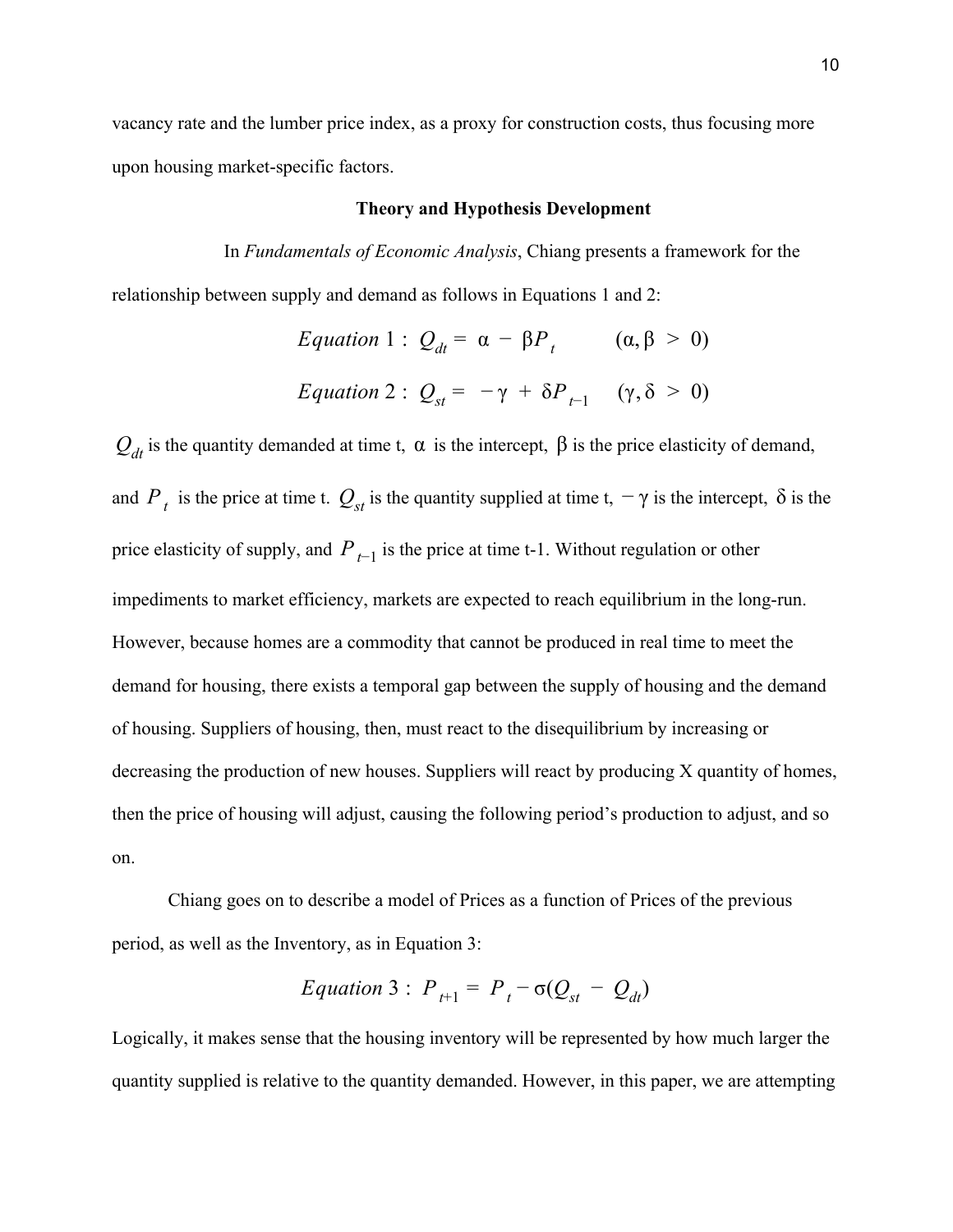to describe the reverse: how much larger is the quantity demanded than the quantity supplied? It stands to reason that the number of new units produced will be influenced by the number of units that already exist. Why go to the trouble of getting legal authorization and investing time and money building new units, when the price of new units produced will be reduced by the presence of existing, unoccupied housing?

We must also recognize that equilibrium in a growing and changing country is not stationary, and that the quantity demanded and quantity supplied are influenced by more factors than just the price. Factors like the price of housing, a growing population, growing income, and the 30 year mortgage rate should have a relationship with the quantity of homes demanded, as shown in Equation 4.

$$
Equation 4: Q_{dt} = f(P_t, Pop_t, Inc_t, 30 yr I/R_t)
$$

Knowing that homes will not be ready for purchase for some period of time after starting construction, housing suppliers must estimate demand during the period in which their product will become available on the market.

As mentioned above, the price of housing, which is a determinant of the expected return of suppliers, the vacancy rate, the cost of capital for suppliers, and the construction costs are relevant considerations related to the supply of housing, as shown in Equation 5.

$$
Equation 5: Q_{st} = f(P_{t-1}, \text{ VacancyRate}_{t-1}, 2 \text{ yr I/R}_{t-1}, \text{LPI}_{t-1})
$$

More accurately, the amount of new housing supply is a function of what suppliers expected market conditions to be when the new supply hit the market. Suppliers are looking to take advantage of an undersupply of housing by producing more housing, collecting the difference between the price at which houses are sold and the cost to produce such housing. In reality,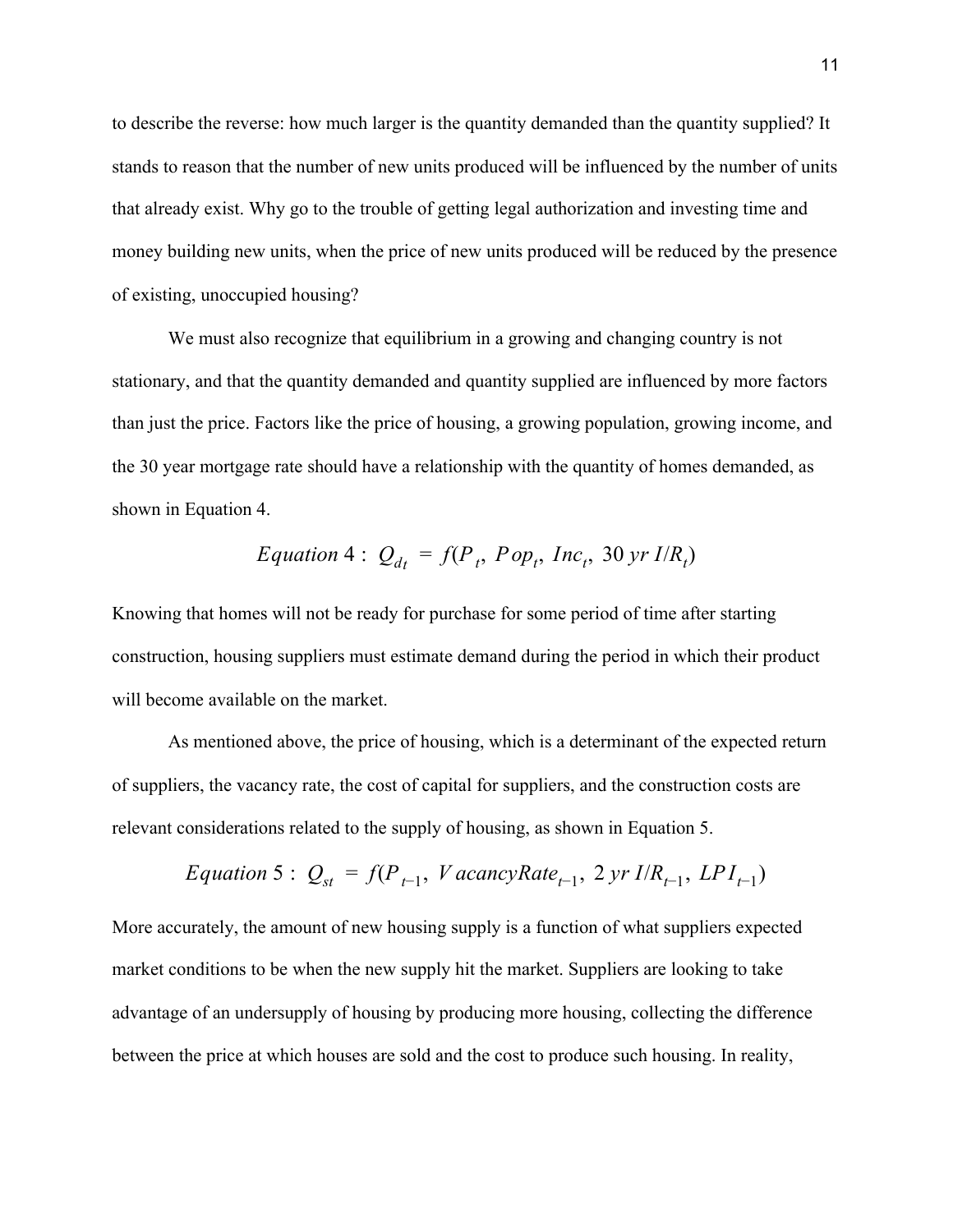suppliers of housing want to take advantage of future conditions, such that the price of housing they produce will be sufficiently high when the housing is ready for sale.

As the numbers of new units supplied and demanded are a response to changes in these other factors, and that the equilibrium at time *t* is moving along with these other variables, our model may resemble Equation 6.

*Equation* 6 :  $ln(P \text{ernsIss})_{t+1} = \alpha_t + \beta_1 \Delta P \text{rice}_t + \beta_2 \Delta P \text{op}_t + \beta_3 \Delta Inc_t + \beta_4 \Delta 30 \text{yrI/R}_t$  $+ \beta_5 \Delta V$  *acancyRate*<sub>t</sub> +  $\beta_6 \Delta 2yrI/R_t + \beta_7 ln(LPI_t) + \beta_8 30yrI/R_t + \beta_9 V$  *acancyRate*<sub>t</sub>  $+ \beta_{10} 2yrI/R_t + \beta_{11} ln(PernsIss_t)$ 

Definitions can be found in the 'Variable Definitions' table in the appendix. In a totally efficient market, the number of permits issued authorizing construction should represent how much larger the quantity demanded is than the quantity supplied. However, because the government can determine how many units can be produced via limiting access to building permits, the number of units authorized by building permits may not cover the excess demand. Additionally, firms in the short-run are not incentivized to completely close the gap between the quantity demanded and quantity supplied, as this would reduce the price, and therefore returns per unit.

Due to price being a force driving supply upwards and demand downwards, it seems difficult to hypothesize about the coefficient the change in price would have. With more people entering a state, we would expect demand for housing to increase, necessitating the construction of new housing units authorized by building permits, resulting in a positive value for  $\beta_2$ . Similarly, with more income available, we should expect demand for new housing to increase, and thus a positive coefficient on  $\beta_3$ . As mortgage rates rise, we would expect a decrease in demand for new housing, resulting in a negative  $\beta_4$  and  $\beta_8$ . With a higher percentage of vacant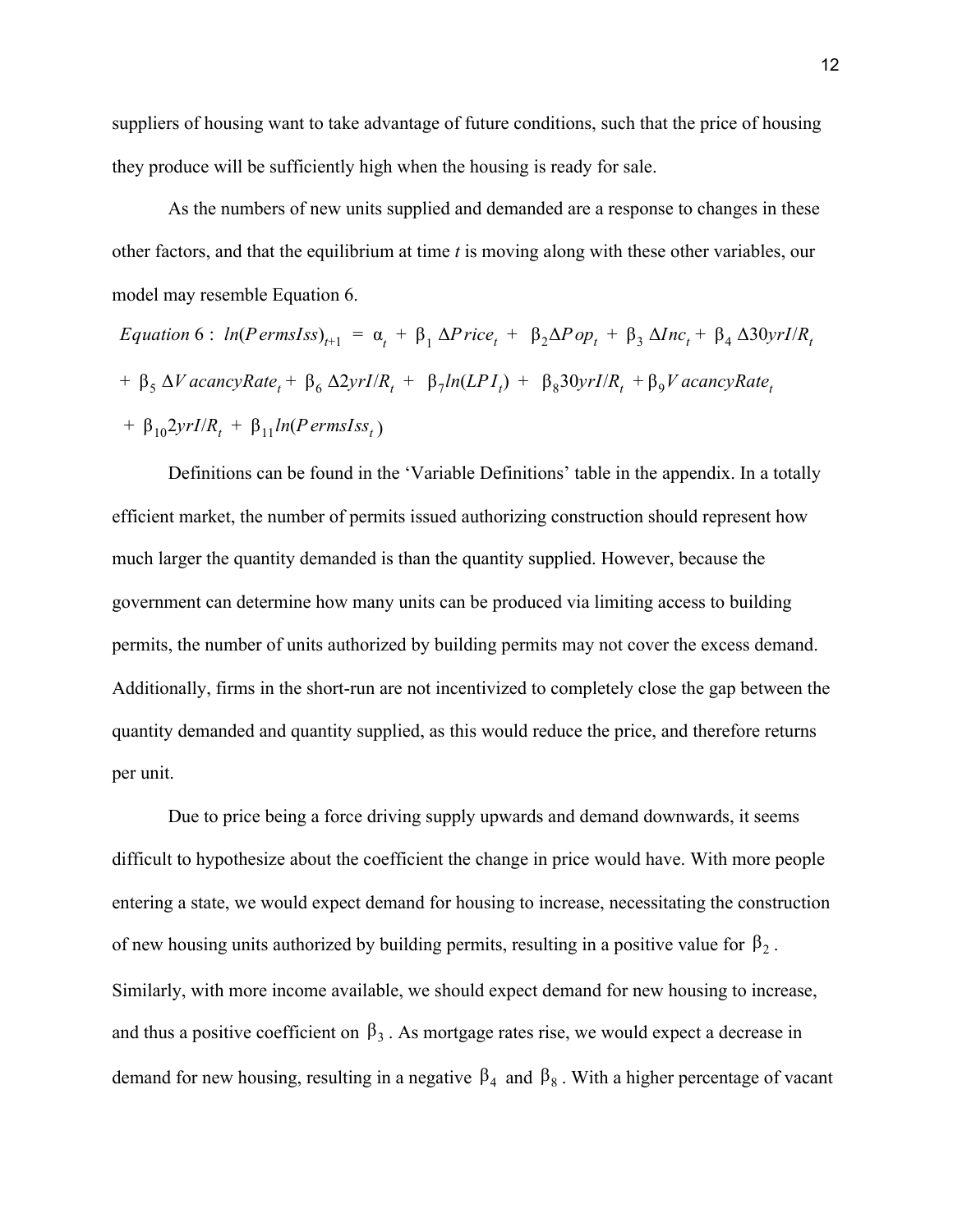homes, we should expect suppliers to restrict production of new housing, so we should expect a negative value for  $\beta_5$  and  $\beta_9$ . As 2-year interest rates rise, we might expect a smaller amount of new housing production, as the cost of debt for suppliers is higher, resulting in a negative value for  $β_6$  and  $β_9$ . As the price of lumber increases, we should expect a decrease in supply, as costs to builders increases, resulting in a negative value for  $\beta_7$ . If when controlling for the rest of these variables, the relationship between the number of permits issued from the previous period to the current period is positive, this might suggest that the limitations the state is placing on construction are not allowing for the market to adequately meet demand.

#### **Data**

The panel data collected is from 2005 to 2019 (n=15) at an annual frequency for the states of California, Washington, Oregon, and the United States as a whole. While mortgage rates vary by state, the variance between states in a given year is much smaller than the amount of variance seen over time. For instance, in 2019 California, Oregon, and Washington had average APR rates of 4.83%, 4.85%, and 4.89% respectively.<sup>1</sup> In addition, the data for the annual nationwide average data for mortgage rates was available, while historical state data was not available. The number of building permits issued annually in the United States, California, Oregon, and Washington for the period are from the Census Bureau website. Home prices by region and year are sourced from Zillow. Population data is sourced from FRED St. Louis Fed. Per capita personal income is sourced from FRED St. Louis Fed. The real interest rate of 30-year mortgages and 2-year Treasury notes were sourced from FRED St. Louis Fed. The vacancy rate is sourced from FRED St. Louis Fed. The price of lumber index is sourced from FRED St. Louis Fed.

<sup>1</sup> Guerin, Jessica. "This Is How Mortgage Rates Vary by State." *HousingWire* (blog), February 12, 2019. <https://www.housingwire.com/articles/48165-this-is-how-mortgage-rates-vary-by-state/>.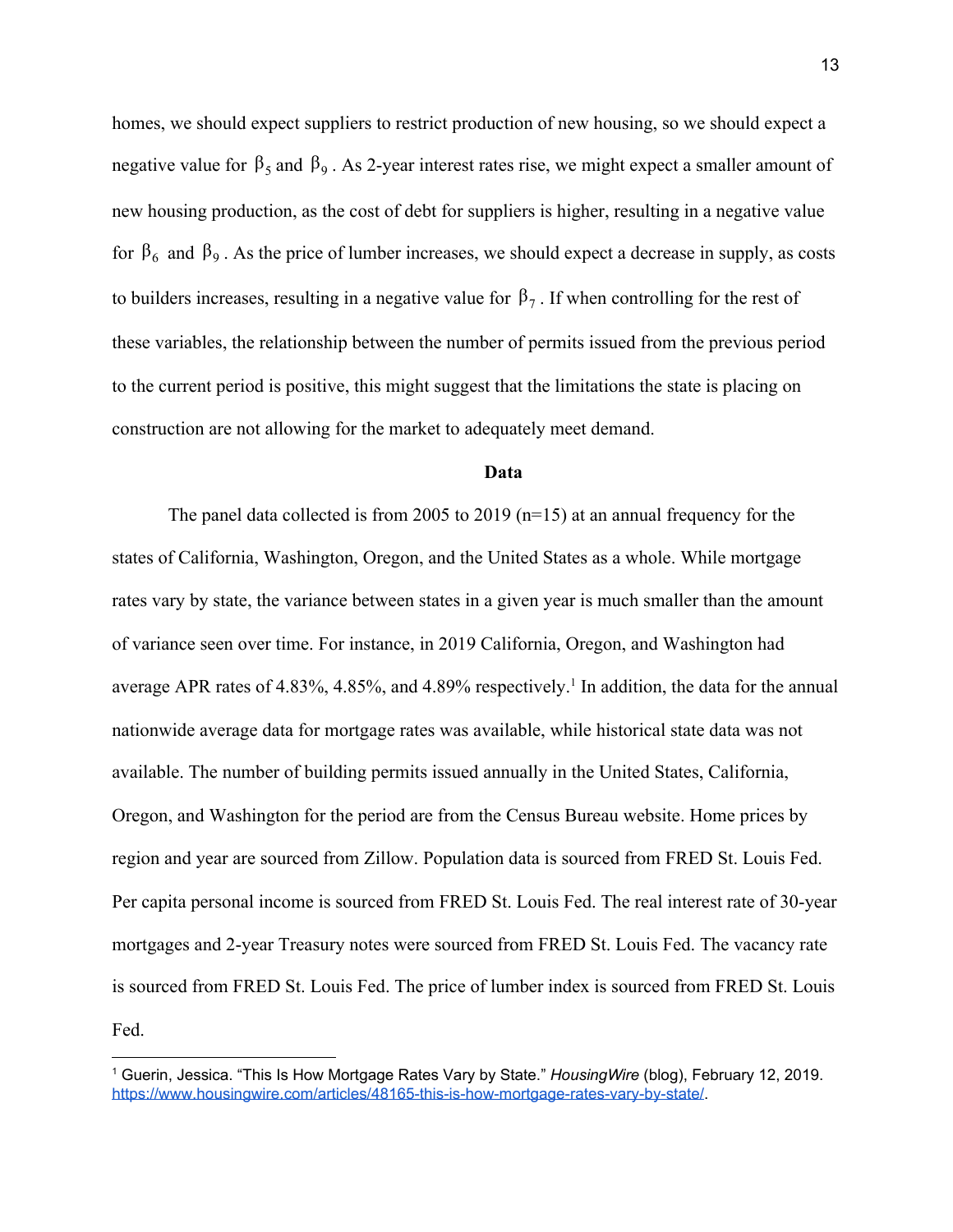#### **Summary Statistics**

Table 1 shows the summary statistics by state for the growth rate of the home value index, population, and personal income. Table 2 shows the levels of the number of permits issued, the home value index, population, personal income, and the vacancy rate. Table 3 shows the summary statistics for the variables that are considered consistent across different states, being the real 30-year interest rate and its change, the real 2-year interest rate and its change, and the lumber price index. While there may be differences in mortgage and interest rates between states in a given period, the differences between periods are generally much larger than those between states. Additionally, California, Oregon, and Washington are of a similar region and thus deviation in terms of the cost of producing and transporting lumber could be expected to be relatively small. Graphs visualizing different relevant data can be found in the 'Data Visualization' section.

#### **Results**

We regress the panel data upon the natural log of the number of permits issued the following year using fixed effects. Table 4 shows the results. When the natural log of permits issued the current year is omitted, as shown in Model 1, the growth rate of prices, the natural log of the lumber price index, the real 30-year mortgage rate, the change in the real 30-year mortgage rate, and the change in the real two-year interest rate have statistically significant relationships with the natural log of permits issued the following year. For a 1 percentage point increase in the growth rate of prices, we find a 0.973% increase in the number of permits issued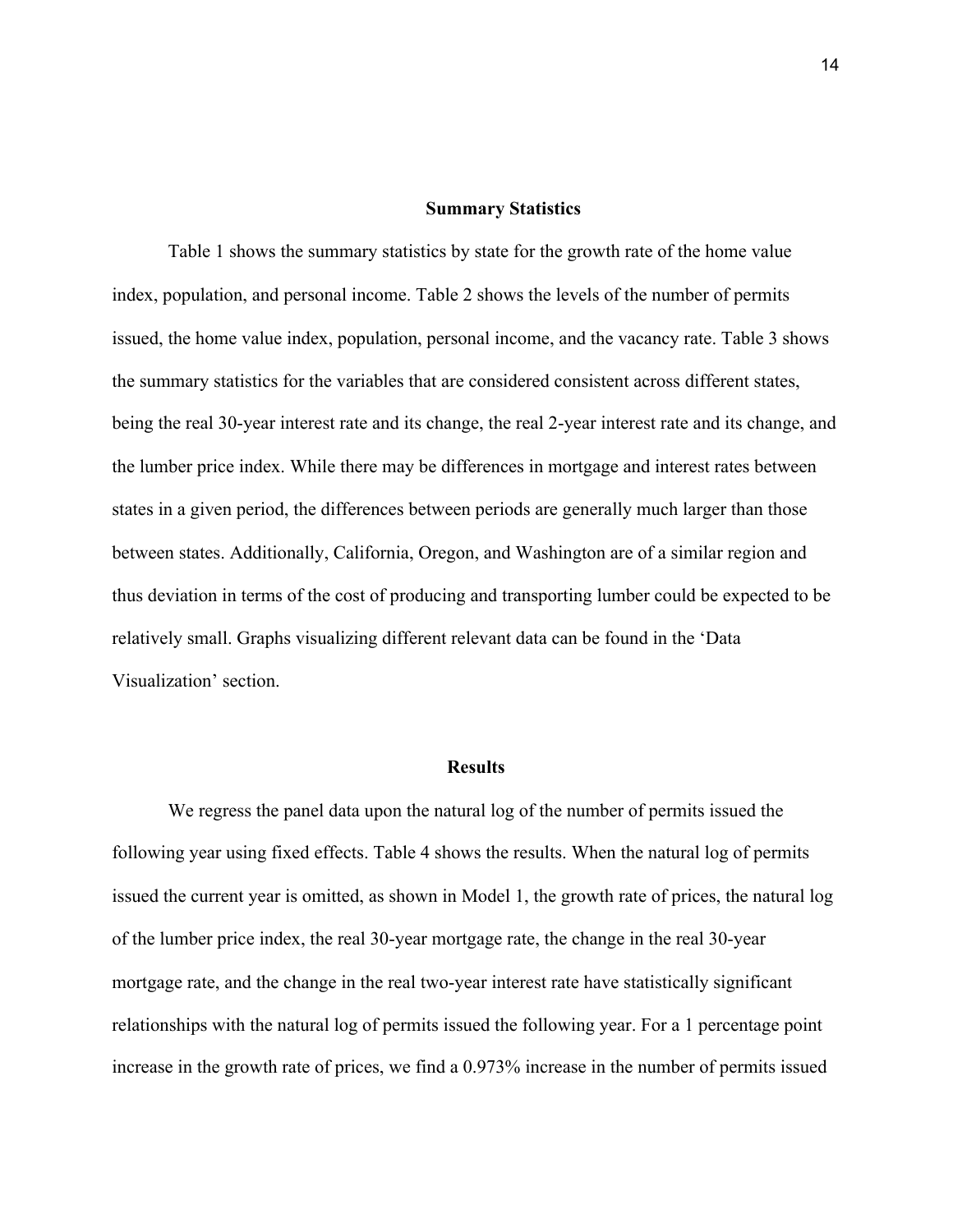the following year. This suggests that as developers see prices increasing, they tend to make more investments in housing. For a 1% increase in the lumber price index, we find roughly a 0.815% increase in the number of permits issued. This is surprising, as we would expect higher construction costs to decrease the number of housing starts. For a one percentage point increase in the real 30-year mortgage rate, we find roughly a 11.2% decrease in the number of permits issued the following year. For a one percentage point increase in the change in the real 30-year mortgage rate, we find roughly a 18% decrease in the number of permits issued the following year. As mortgage rates increase, it seems that developers expect demand for housing to decrease, reducing developer incentive to invest in new construction. For a one percentage point increase in the change in the real two-year interest rate, we find roughly a 23% increase in the number of permits issued the following year. This is somewhat surprising, given that a higher cost of debt for borrowers would intuitively reduce the number of new housing supplied, as interest expense would increase.

In Model 2, which omits the growth rate of income and the change in the vacancy rate which were insignificant in Model 1, coefficients were quite similar to their value in Model 1. The vacancy rate now became statistically significant. For a one percentage point increase in the vacancy rate, we find roughly a 12.5% decrease in the number of permits issued the following year.

In Model 3, once adding the natural log of the number of permits issued the current year to the model, we find relatively similar results. The growth rate of prices and the level of the 30-year mortgage rate become no longer statistically significant. However, the level of the two-year rate becomes significant, but with quite a small negative coefficient.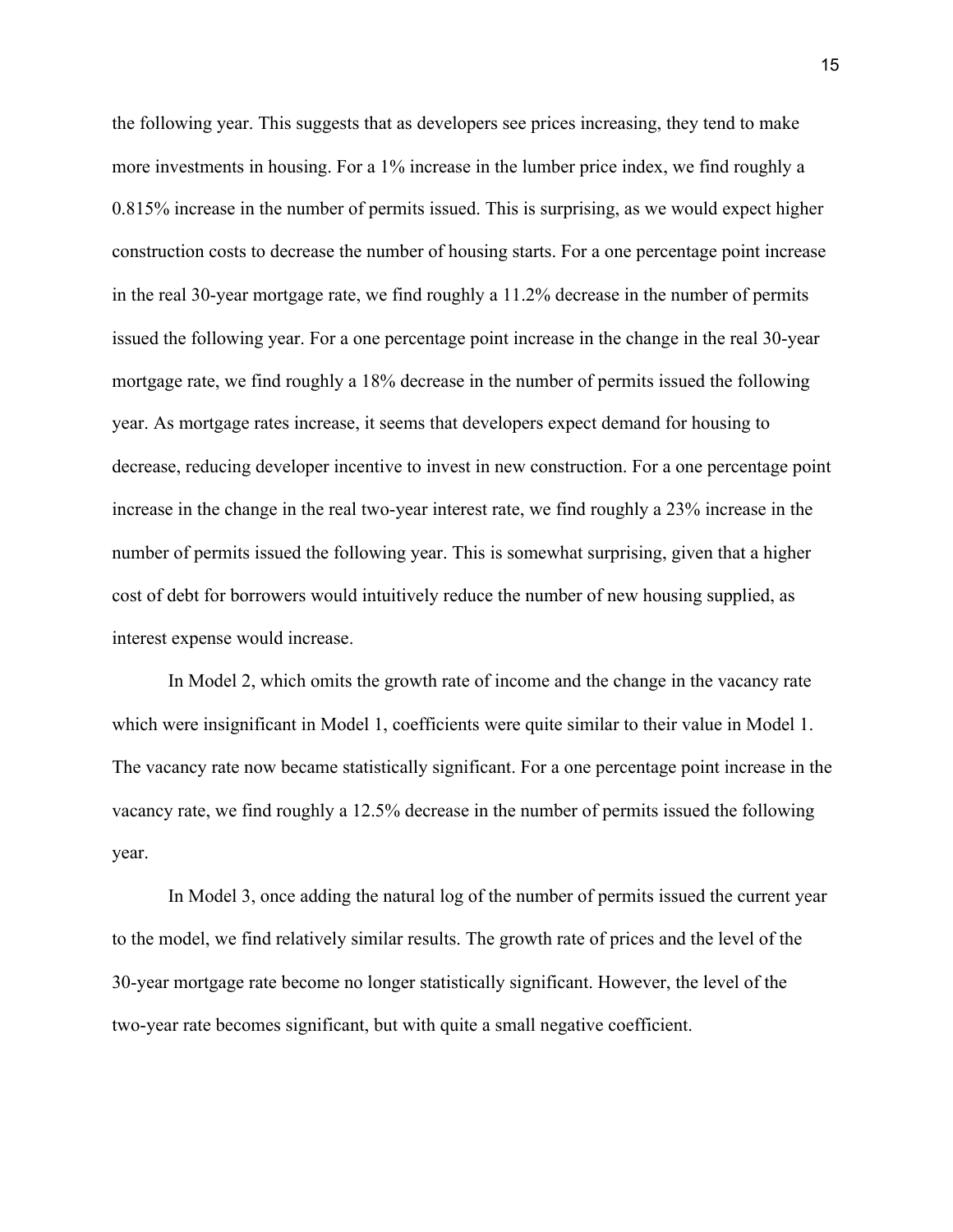Model 4 represents Model 3 with the growth rate of the population, the growth rate of income, the natural log of the lumber price index, the level of the 30-year mortgage rate, and the change in the vacancy rate omitted, as they were not statistically significant in Model 3. Again, we see that the vacancy rate shows a statistically significant relationship with the natural log of the number of permits issued the following year. The growth rate of prices becomes slightly statistically significant, but has a relatively small coefficient; for a 1 percentage point increase in the growth rate of prices, we find roughly a 0.458% increase in the number of permits issued.

Model 5 represents a similar panel fixed-effects regression model, but regressed upon the natural log of the number of permits issued in the current year. We find that the growth rate of prices, the real 30-year interest rate, and the real two-year interest rate have a statistically significant relationship with the natural log of the number of permits issued in the current year. For a one percentage point increase in the growth rate of home prices, we find roughly a 1.7% increase in the number of permits issued during that year. For a one percentage point increase in the real 30-year mortgage rate, the number of permits issued the following year decreases by 26%. For a one percentage point increase in the real two-year interest rate, we find a 25.4% increase in the number of permits issued the following year.

#### **Conclusion**

Housing starts are an important indicator of economic health and growth. Intuitively, if fewer new homes are being bought, the labor force is seeing relatively little expansion, while the lack of new supply can drive up prices in crowded urban areas. If people are not confident in their ability to take on a mortgage, there will be less demand for new housing, and it seems less likely that people are doing well financially.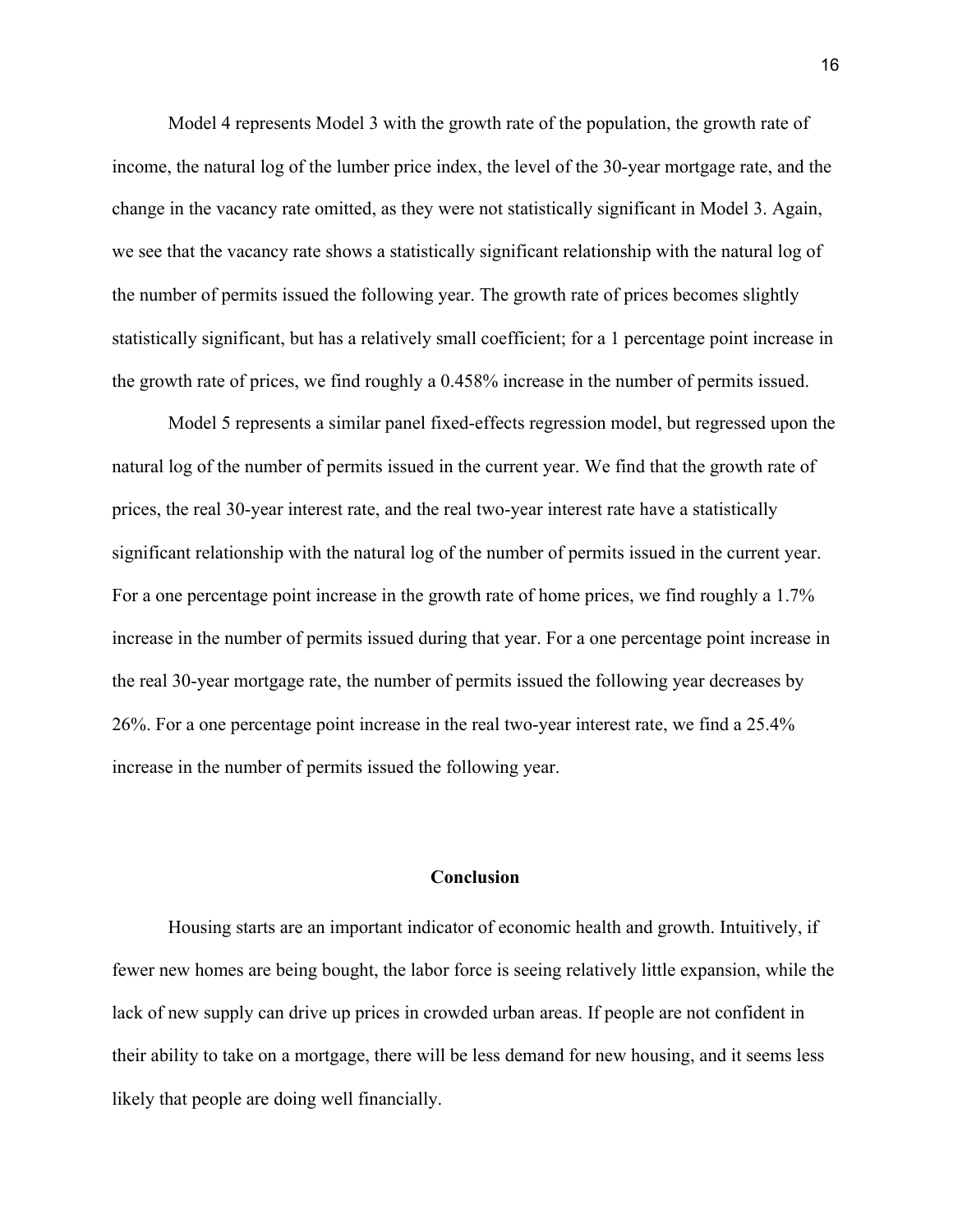Using panel regression with state fixed effects, we find that home prices, interest rates, and changes in interest rates are the main drivers of the number of housing permits issued. However, the constant was comparatively quite large, and the number of permits issued the previous year had a strong relationship with the number of permits issued the following year, suggesting that much of the variation in housing permits is not captured by our models. As the growth rate of prices increases, the number of permits issued increases as well, as the expected return for developers increases. The 30-year mortgage rate had negative relationships with the number of permits issued the following year, as expected.

However, the more interesting findings lie with the two-year interest rate and the change in the two-year interest rate. We find that for a one percentage point increase in the change in the two-year interest rate, the number of permits issued the following year increases by roughly 0.25%. Yet, for a one percentage point increase in the level of the two-year interest rate, the number of permits issued in the current year increases by 0.25% as well. While we had initially expected the two-year rate to capture the cost of debt to builders, we found it to have a positive effect during this period, possibly signalling strong demand for housing in the future. Interest rates were significantly cut from 2008 to 2009, and housing starts plummeted along with them. So, interpreted differently, our results show that in years where interest rates are low, housing permits issued are also low. When short-term interest rates are cut, housing permits the following year decreases as well. As was mentioned earlier in this paper, the federal funds rate was kept incredibly low from 2008 to 2015, which makes up a significant portion of our data set. Our data begins in 2005 at the peak of the housing bubble, and its rapid decline contributed strongly to our results. While normally, low interest rates stimulate residential investment, as McCarthy and Peach (2002) found, this period of time is simply unprecedented. Developers have been wary of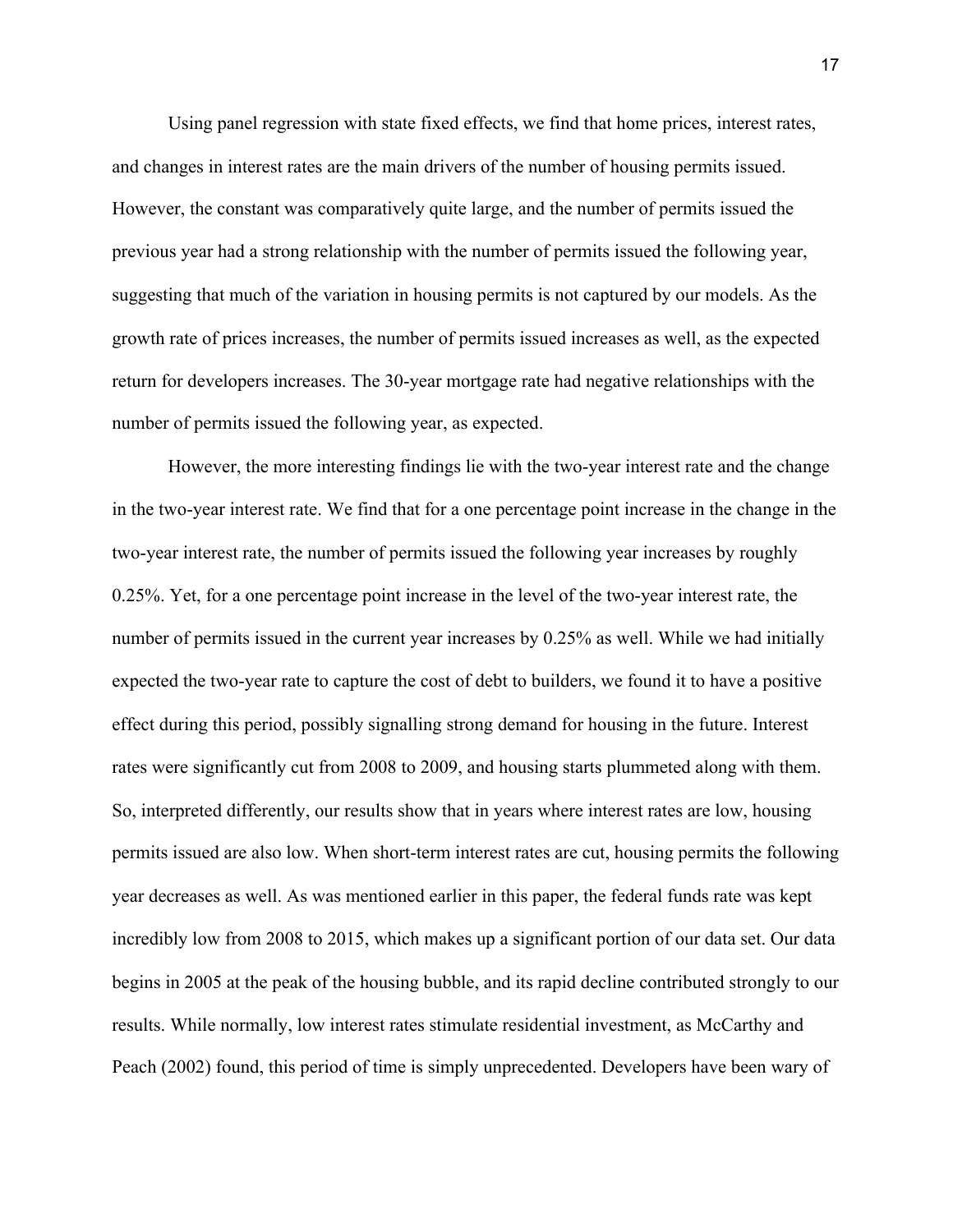investing in new construction, as the recent crash was the direct result of over-issuing mortgages, and over-supplying homes. Interest rates acted as a signaling mechanism of macroeconomic health during this time period.

Due to data availability, we were limited to the years from 2005-2019, which featured the largest boom-bust period of housing in American history. While it does seem possible that cuts to interest rates would be associated with declining numbers of permits issued, as interest rate cuts tend to coincide with bad macroeconomic conditions, we would likely see that cuts to interest rates are followed by increasing numbers of permits issued over the next few years, as the economy has time to pick back up again. If historical housing starts data becomes available, it would be quite interesting to see whether the results my study found regarding short-term interest rates are obtained in other periods, or whether they would support the findings of McCarthy and Peach (2002).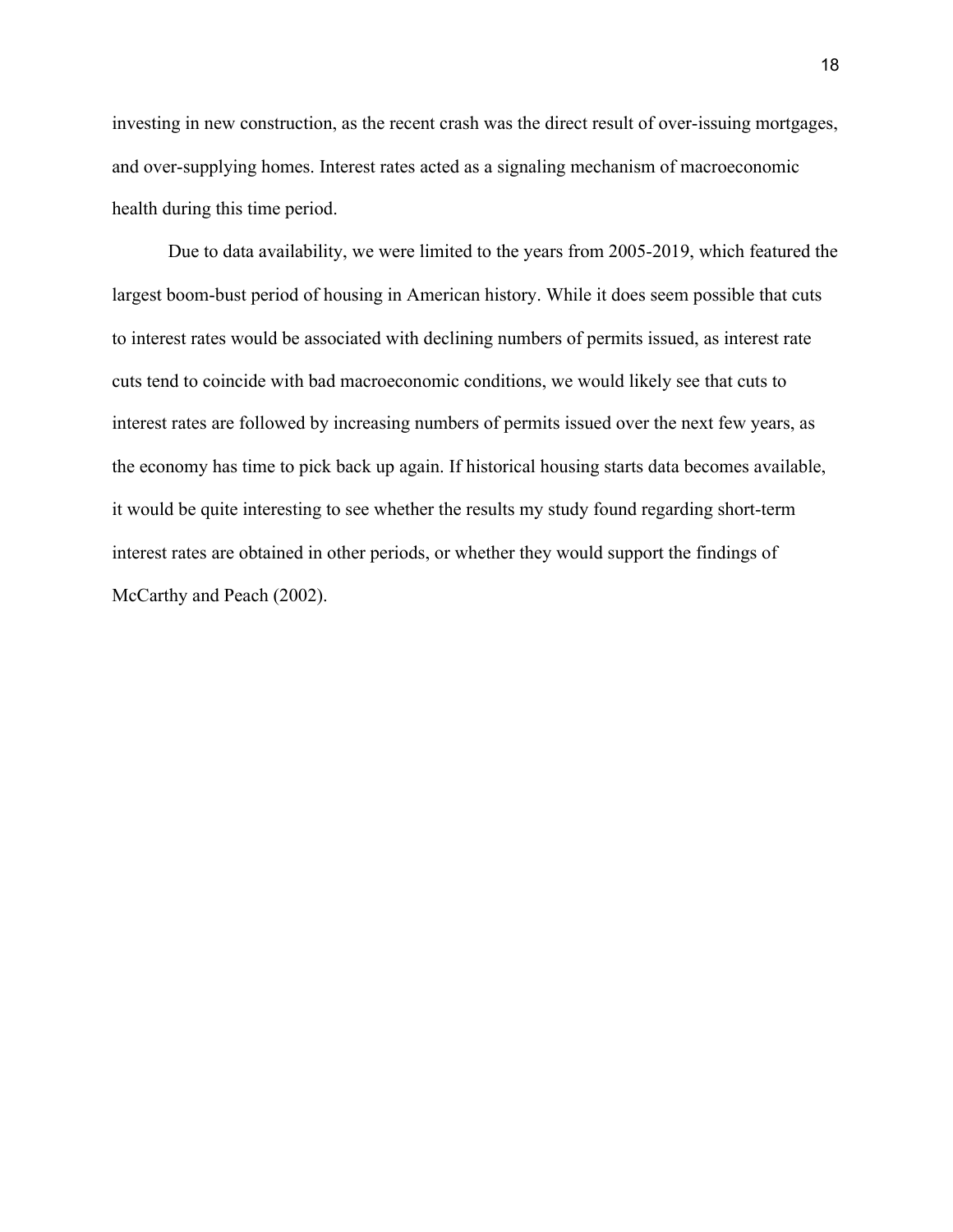# **Appendix**

### **Table 1**

|                               | California<br>$(N=15)$     | Oregon<br>$(N=15)$         | Washington<br>$(N=15)$     | Overall<br>$(N=45)$        |
|-------------------------------|----------------------------|----------------------------|----------------------------|----------------------------|
| Home Value Index Growth Rate  |                            |                            |                            |                            |
| Mean (SD)                     | 0.0297(0.128)              | 0.0423(0.0863)             | 0.0415(0.0890)             | 0.0378(0.101)              |
| Median [Min, Max]             | $0.0457$ [-0.282, 0.223]   | $0.0584$ [-0.0944, 0.185]  | $0.0650$ [-0.104, 0.171]   | 0.0593 [-0.282, 0.223]     |
| <b>Population Growth Rate</b> |                            |                            |                            |                            |
| Mean (SD)                     | 0.00700(0.00256)           | 0.0111(0.00343)            | 0.0139(0.00271)            | 0.0107(0.00406)            |
| Median [Min, Max]             | 0.00819 [0.00128, 0.00972] | 0.0105 [0.00600, 0.0183]   | 0.0134 [0.00966, 0.0181]   | $0.0103$ [0.00128, 0.0183] |
| Personal Income Growth Rate   |                            |                            |                            |                            |
| Mean (SD)                     | 0.0385(0.0287)             | 0.0355(0.0275)             | 0.0380(0.0326)             | 0.0373(0.0290)             |
| Median [Min, Max]             | $0.0445$ [-0.0430, 0.0691] | $0.0395$ [-0.0437, 0.0716] | $0.0450$ [-0.0601, 0.0685] | 0.0445 [-0.0601, 0.0716]   |

Table 1 shows the mean, standard deviation, median, minimum, and maximum values for the respective growth rates *of Zillow's Home Value Index, population, and personal income in California, Washington, and Oregon for the years 2005-2019.*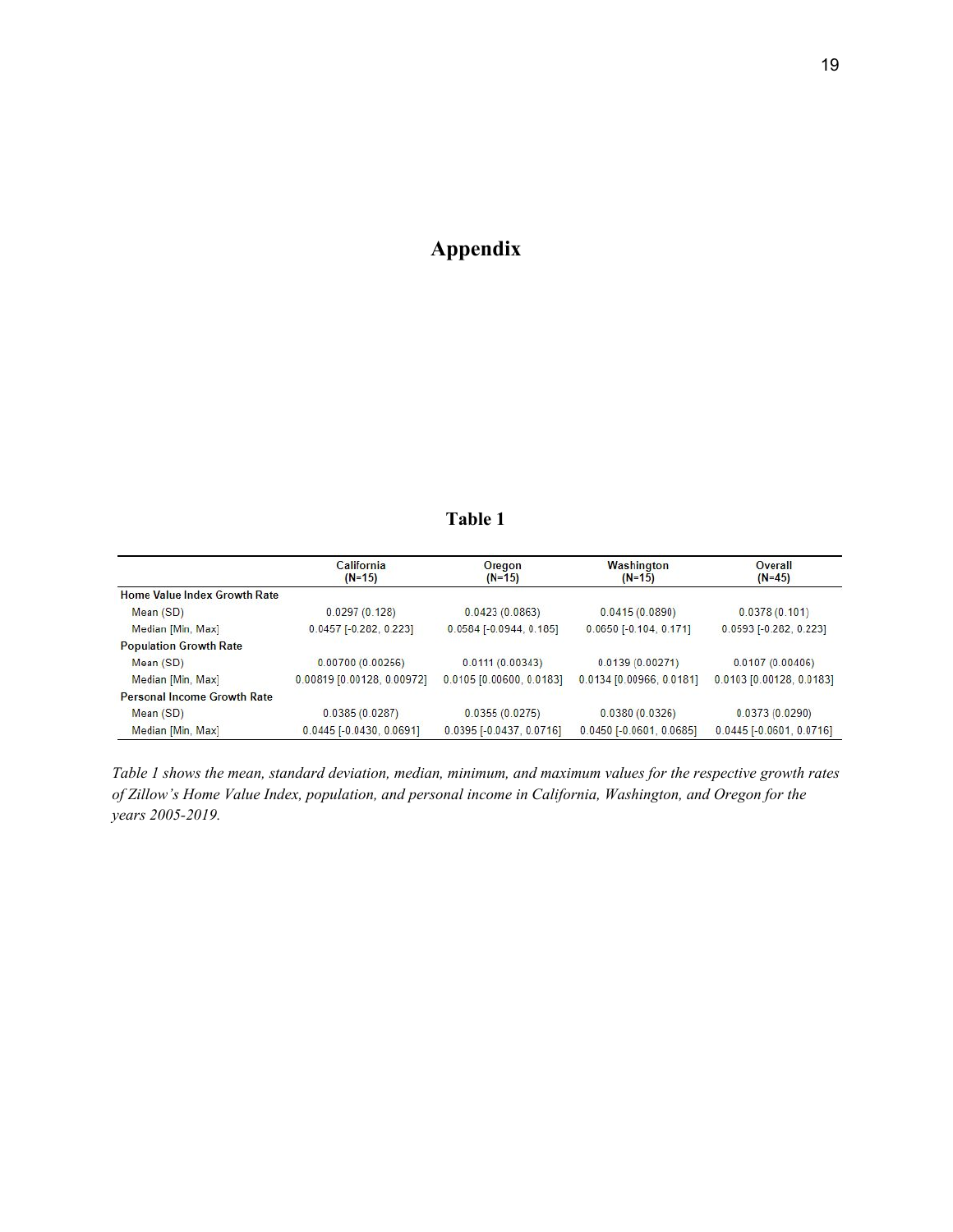## **Table 2**

|                         | California<br>$(N=15)$        | Oregon<br>$(N=15)$         | Washington<br>$(N=15)$     | Overall<br>$(N=45)$         |
|-------------------------|-------------------------------|----------------------------|----------------------------|-----------------------------|
| <b>Permits Issued</b>   |                               |                            |                            |                             |
| Mean (SD)               | 95000 (45500)                 | 16900 (7170)               | 37300 (12000)              | 49700 (42900)               |
| Median [Min, Max]       | 98200 [35100, 205000]         | 17500 [6870, 31000]        | 40400 [17000, 53000]       | 35100 [6870, 205000]        |
| <b>Home Value Index</b> |                               |                            |                            |                             |
| Mean (SD)               | 424000 (83100)                | 260000 (45300)             | 285000 (50500)             | 323000 (95000)              |
| Median [Min, Max]       | 435000 [299000, 544000]       | 254000 [202000, 350000]    | 279000 [219000, 393000]    | 299000 [202000, 544000]     |
| <b>Population</b>       |                               |                            |                            |                             |
| Mean $(SD)$             | 37900000 (1310000)            | 3920000 (186000)           | 6920000 (423000)           | 16200000 (15500000)         |
| Median [Min, Max]       | 37900000 [35800000, 39500000] | 3900000 [3610000, 4220000] | 6900000 [6260000, 7610000] | 6900000 [3610000, 39500000] |
| <b>Personal Income</b>  |                               |                            |                            |                             |
| Mean(SD)                | 50400 (8670)                  | 41100 (6470)               | 49200 (8260)               | 46900 (8730)                |
| Median [Min, Max]       | 48800 [39300, 66600]          | 39600 [32500, 53200]       | 47700 [37700, 64800]       | 44700 [32500, 66600]        |
| <b>Vacancy Rate</b>     |                               |                            |                            |                             |
| Mean (SD)               | 1.64(0.665)                   | 1.89(0.679)                | 1.58(0.600)                | 1.70(0.648)                 |
| Median [Min, Max]       | $1.20$ [1.00, 3.10]           | $1.80$ [ $1.00, 3.30$ ]    | 1.50 [0.800, 2.70]         | 1.60 [0.800, 3.30]          |

Table 2 describes the mean, standard deviation, median, minimum and maximum values for the number of housing *permits issued, Zillow's Home Value Index, the population, personal income, and the vacancy rate in California, Oregon, and Washington for the years 2005-2019.*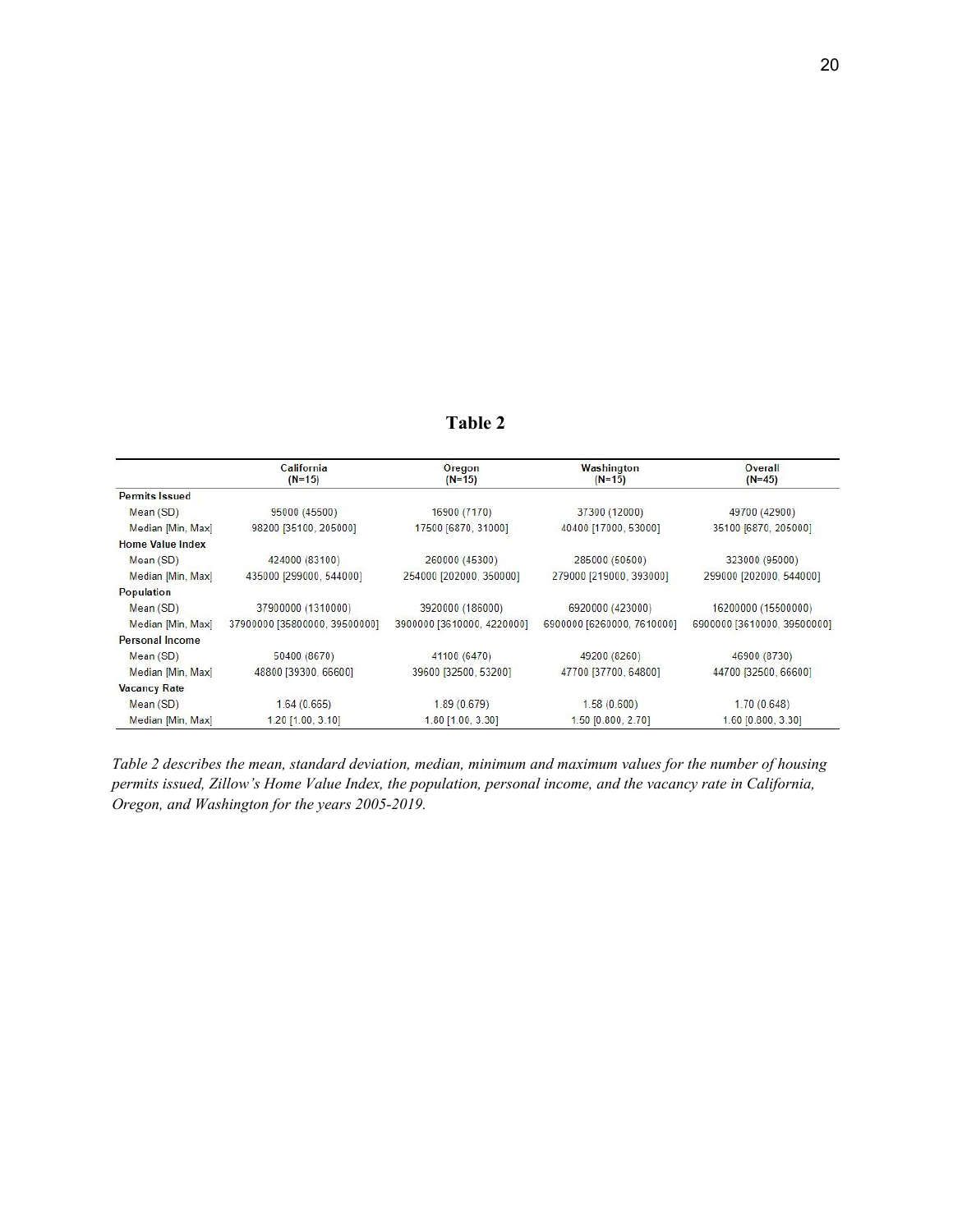|                            | Overall<br>$(N=15)$        |
|----------------------------|----------------------------|
| Real 30 yr. Rate           |                            |
| Mean (SD)                  | 2.66(1.01)                 |
| Median [Min, Max]          | 2.47 [1.29, 5.39]          |
| Real 2 yr. rate            |                            |
| Mean (SD)                  | $-0.337(1.30)$             |
| Median [Min, Max]          | $-0.427$ [ $-2.71$ , 1.59] |
| <b>Lumber Price Index</b>  |                            |
| Mean (SD)                  | 190(23.7)                  |
| Median [Min, Max]          | 199 [149, 232]             |
| Change in real 30 yr. Rate |                            |
| Mean (SD)                  | 0.142(1.50)                |
| Median [Min, Max]          | $0.242$ [-2.34, 3.20]      |
| Change in real 2 yr. rate  |                            |
| Mean (SD)                  | 0.0104(1.62)               |
| Median [Min, Max]          | $0.0721$ [-3.34, 3.14]     |

Table 3 shows the mean, standard deviation, median, minimum and maximum values of the real 30-year mortgage rate and its change from the previous period, the 2-year Treasury bill rate and its change from the previous period, *and the Lumber Price Index.*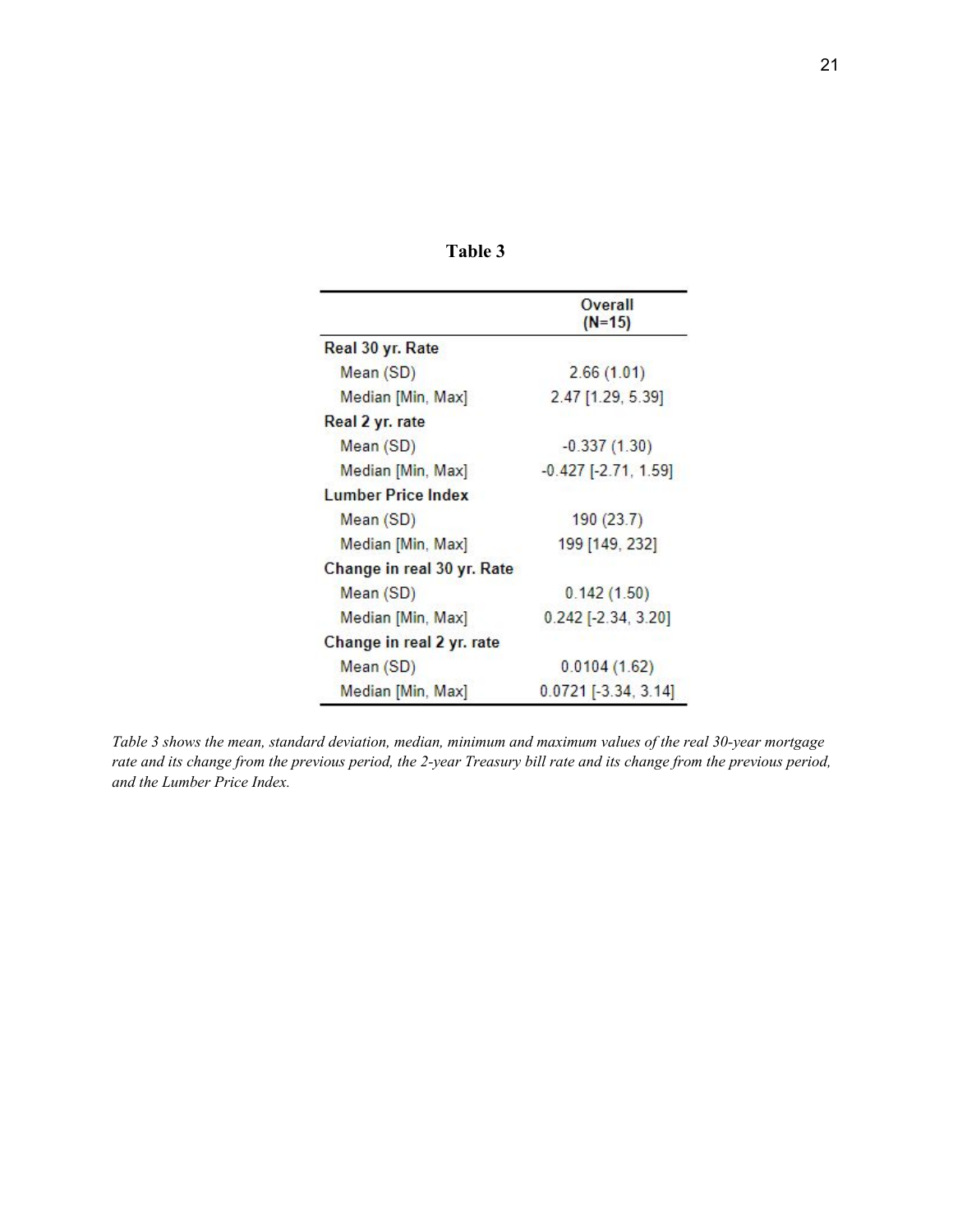| Model $\rightarrow$  | $\mathbf{1}$             | $\boldsymbol{2}$       | $\mathbf{3}$          | $\overline{\mathbf{4}}$ |
|----------------------|--------------------------|------------------------|-----------------------|-------------------------|
| <b>Inperm</b>        |                          |                        | $0.451***$<br>(0.09)  | $0.438***$<br>(0.07)    |
| pricegrowthr         | $0.00973***$<br>(0.0035) | $0.00932***$<br>(0.29) | 0.00246<br>(0.0029)   | $0.00458*$<br>(0.0027)  |
| popgrowthr           | 0.07314<br>(7.61)        | 0.070<br>(0.07)        | 0.08671<br>(0.06)     |                         |
| incgrowthr           | 0.00043<br>(0.0089)      |                        | 0.314<br>(0.65)       |                         |
| vacr                 | $-0.107$<br>(0.08)       | $-0.125**$<br>(0.06)   | $-0.052$<br>(0.06)    | $-0.165***$<br>(0.04)   |
| <b>Inlpi</b>         | $0.815***$<br>(0.30)     | $0.783***$<br>(0.27)   | $0.711***$<br>(0.22)  |                         |
| realthirty           | $-0.112**$<br>(0.05)     | $-0.110***$<br>(0.04)  | 0.011<br>(0.04)       |                         |
| realtwo              | 0.037<br>(0.03)          | 0.033<br>(0.28)        | $-0.084**$<br>(0.03)  | $-0.083***$<br>(0.02)   |
| drthirty             | $-0.180***$<br>(0.03)    | $-0.185***$<br>(0.03)  | $-0.193***$<br>(0.03) | $-0.206***$<br>(0.02)   |
| drtwo                | $0.228***$<br>(0.03)     | $0.231***$<br>(0.027)  | $0.244***$<br>(0.02)  | $0.252***$<br>(0.02)    |
| dvr                  | $-0.020$<br>(0.06)       |                        | $-0.040$<br>(0.05)    |                         |
| _cons                | $6.539***$<br>(1.66)     | $6.738***$<br>(1.51)   | 1.886<br>(1.53)       | $6.075***$<br>(0.80)    |
| Within $R^2$         | 0.9539                   | 0.9537                 | 0.9760                | 0.9662                  |
| Between R^2          | 0.0358                   | 0.0066                 | 0.9963                | 0.9991                  |
| Overall R^2          | 0.2308                   | 0.2372                 | 0.8466                | 0.8624                  |
| <b>Fixed Effects</b> | <b>Yes</b>               | <b>Yes</b>             | Yes                   | Yes                     |

**Table 4: Regression results, dependent variable: ln(permits issued the following year), fixed effects**

Table 4 shows regression results with the natural log of the number of permits issued the following period as the *dependent variable.*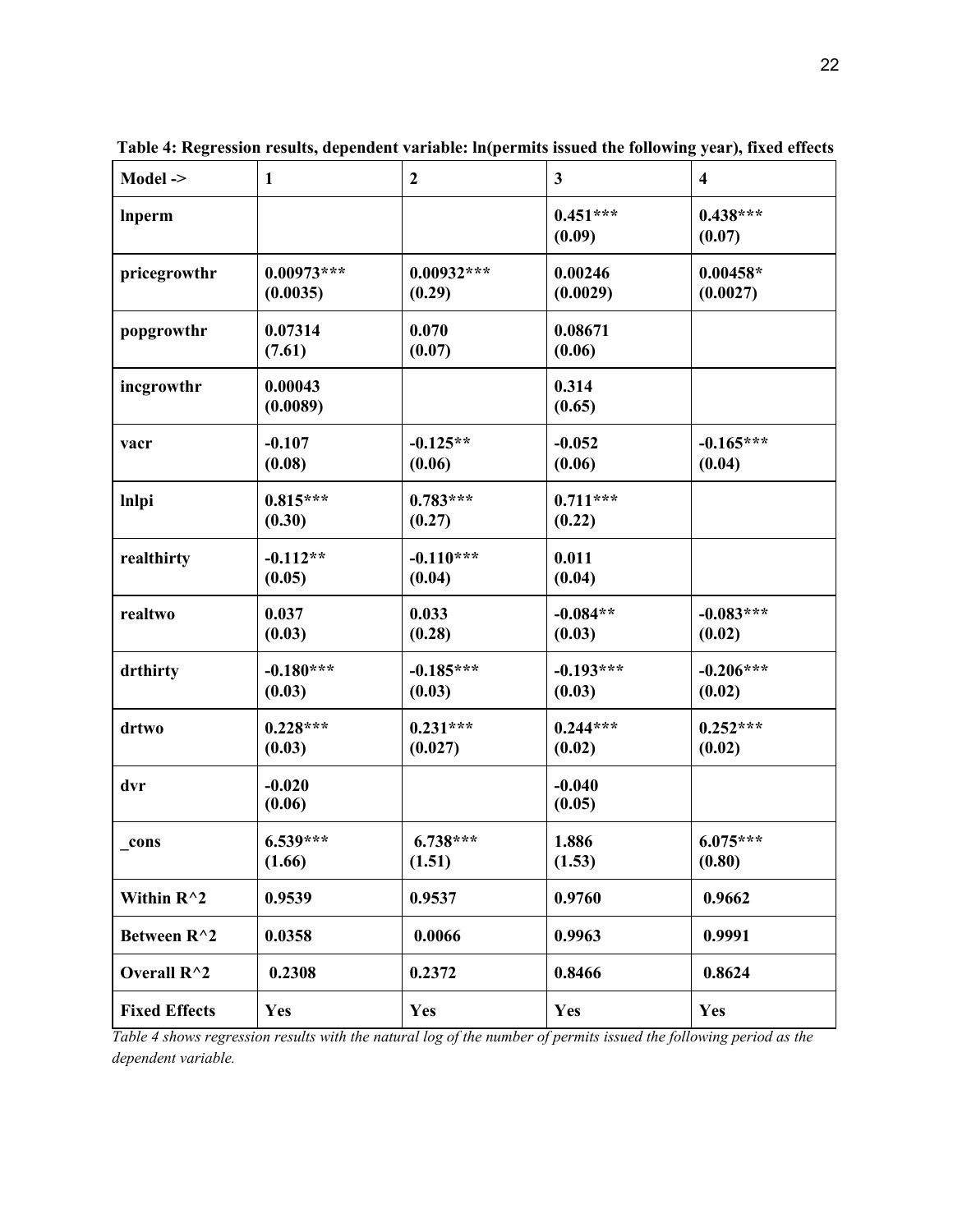| <b>Model</b>         | 5                     |
|----------------------|-----------------------|
| pricegrowthr         | $0.017***$<br>(.005)  |
| popgrowthr           | 0.011<br>(0.10)       |
| incgrowthr           | $-0.005$<br>(0.01)    |
| vacr                 | $-0.090$<br>(.11)     |
| <b>Inlpi</b>         | 0.251<br>(0.44)       |
| realthirty           | $-0.263***$<br>(0.07) |
| realtwo              | $0.254***$<br>(0.04)  |
| drthirty             | 0.0210<br>(0.05)      |
| drtwo                | $-0.022$<br>(0.04)    |
| dvr                  | 0.041<br>(0.09)       |
| _cons                | $10.052***$<br>(2.44) |
| Within $R^{\wedge}2$ | 0.9086                |
| Between R^2          | 0.0137                |
| Overall R^2          | 0.2487                |
| <b>Fixed Effects</b> | Yes                   |

**Table 5: Regression results, dependent variable: ln(permits issued the current year), fixed effects**

Table 5 shows regression results with the natural log of the number of permits issued the contemporaneous period *as the dependent variable.*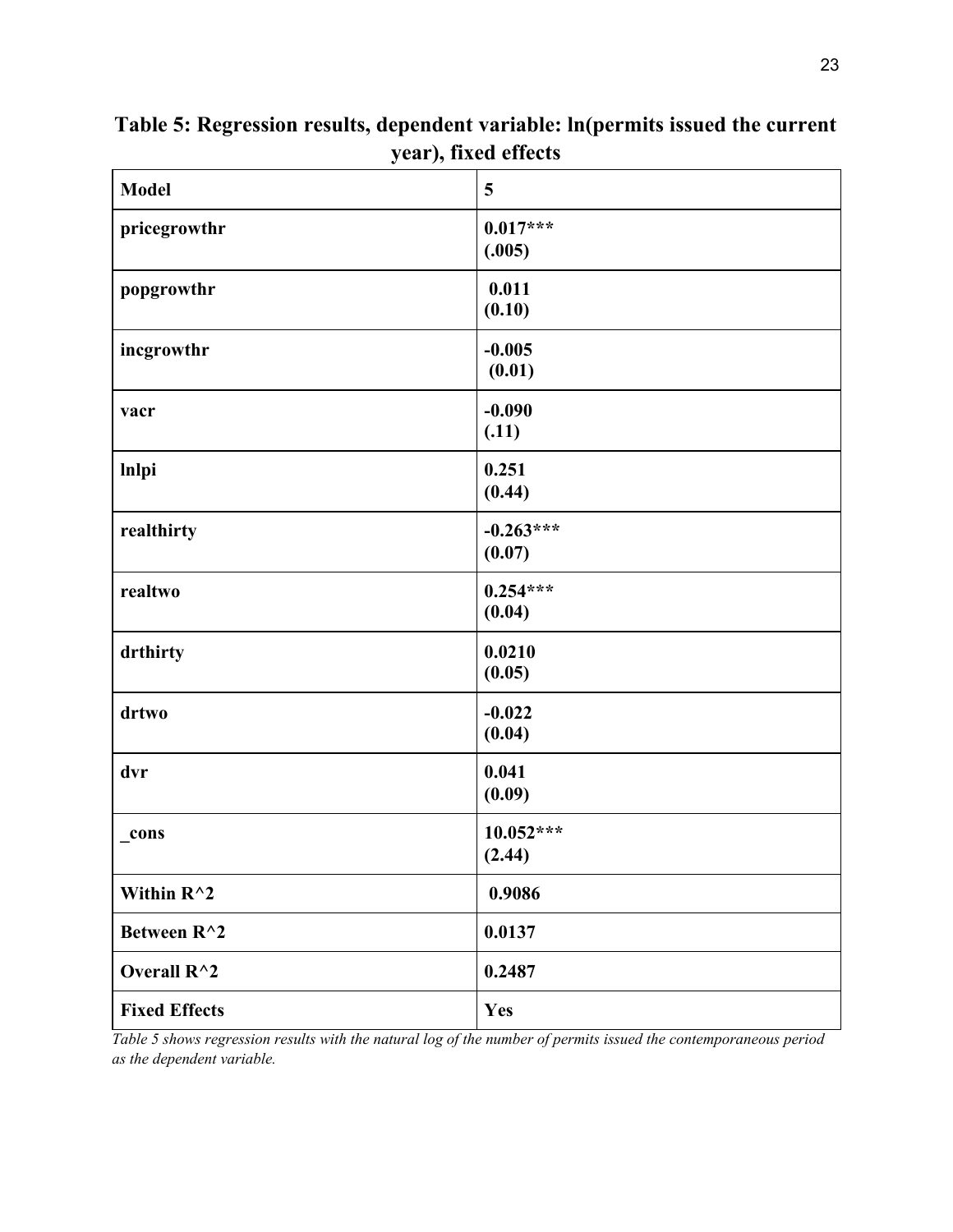## **Variable Definitions**

| Variable     | <b>Definition</b>                                                              |
|--------------|--------------------------------------------------------------------------------|
| PermsIss     | The number of new housing units authorized by building permits                 |
| Inperm       | The natural log of the number of units authorized by housing permits           |
| leadInp      | Inperm of period $t+1$                                                         |
| HomePrice    | Zillow Home Value Index for homes in the 35th to 65th percentile range         |
| Inprice      | The natural log of home price index                                            |
| Pricegrowthr | The percentage change in the Zillow Home Value Index from the previous<br>year |
| Population   | The number of people by state/country                                          |
| lnpop        | The natural log of the population                                              |
| Popgrowthr   | The percentage change in population from the previous period                   |
| Income       | Per Capita Personal Income                                                     |
| lninc        | The natural log of per capita personal income                                  |
| Incgrowthr   | The percentage change in income from the previous period                       |
| realthirty   | The real 30 year mortgage interest rate                                        |
| thirtyyr     | The nominal 30 year mortgage interest rate                                     |
| drthirty     | The change in the 30 year mortgage interest rate from the previous period      |
| realtwo      | The real 2 year note interest rate                                             |
| twoyr        | The nominal 2 year note interest rate                                          |
| drtwo        | The change in the 2 year note interest rate from the previous period           |
| Vacr         | The percentage of homes that are vacant                                        |
| dvr          | The change in the vacancy rate from the previous period                        |
| LumberPrice  | The Lumber Price Index                                                         |
| lnlpi        | The natural log of the lumber price index                                      |
| dLPI         | The change in the Lumber Price Index                                           |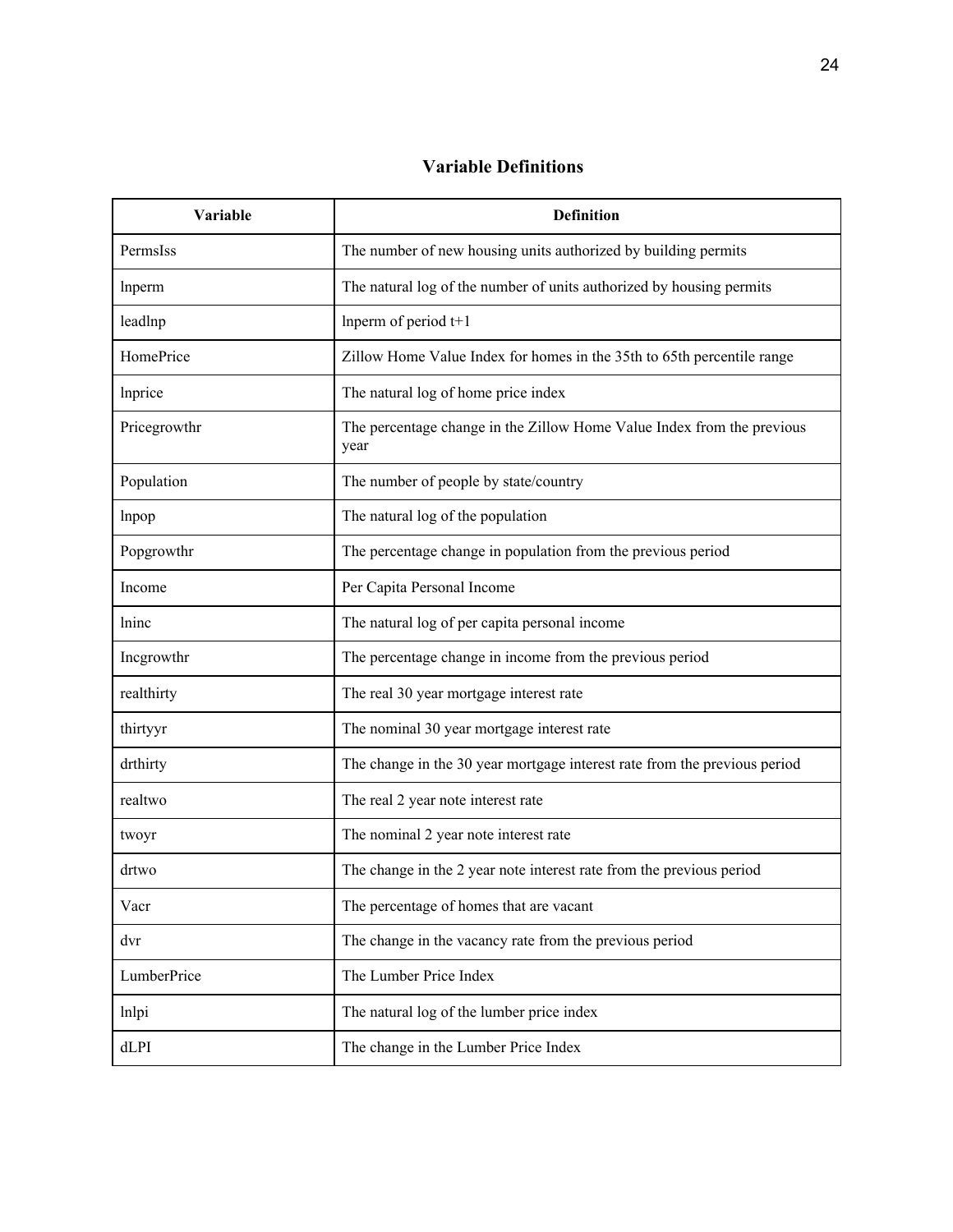### **Data Visualization**





Figure 1 shows the number of housing permits issued annually in California, Oregon, and Washington for the years *2005-2019.*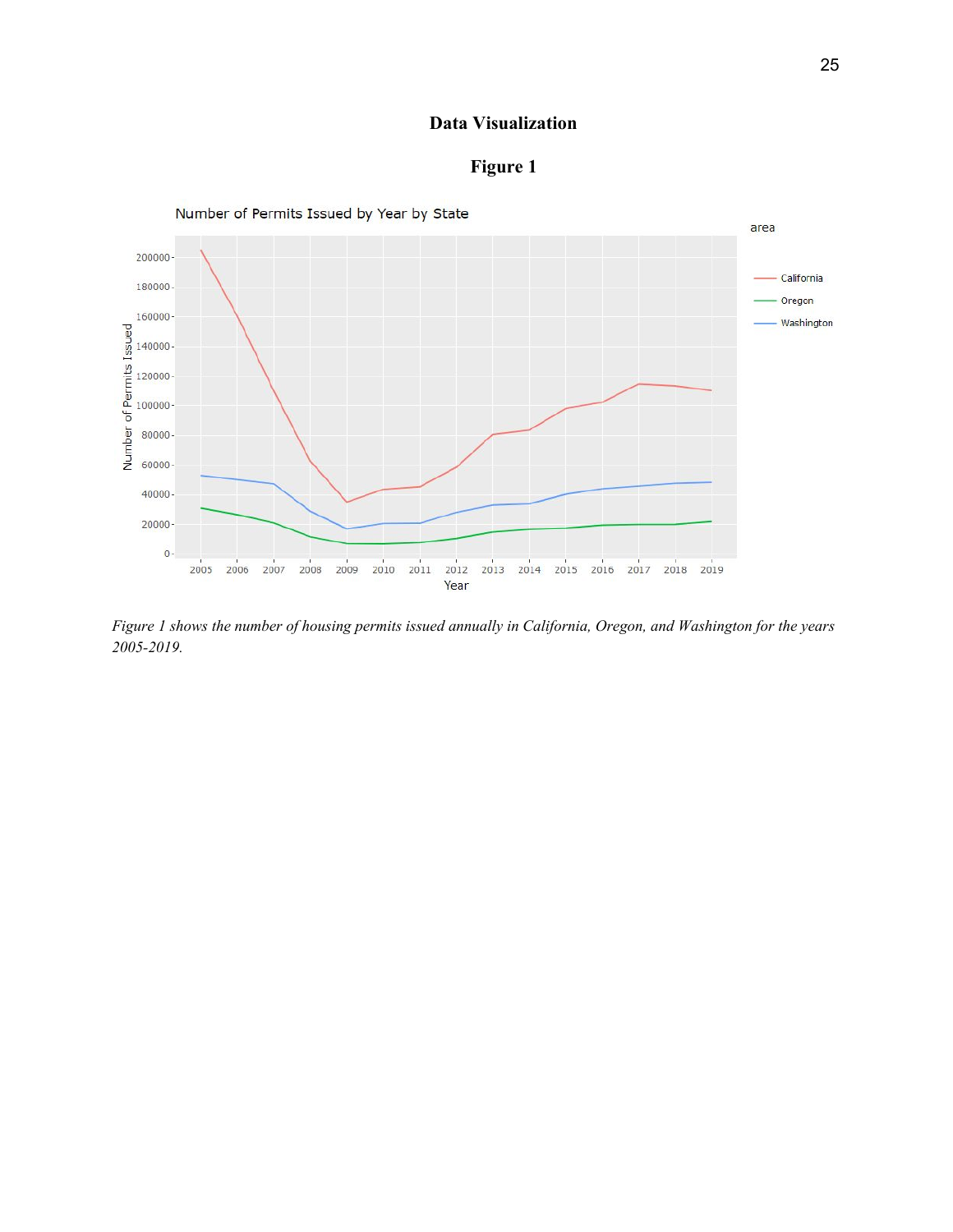**Figure 2**



Figure 2 shows the Zillow Home Value Index for California, Oregon, and Washington for the years 2005-2019.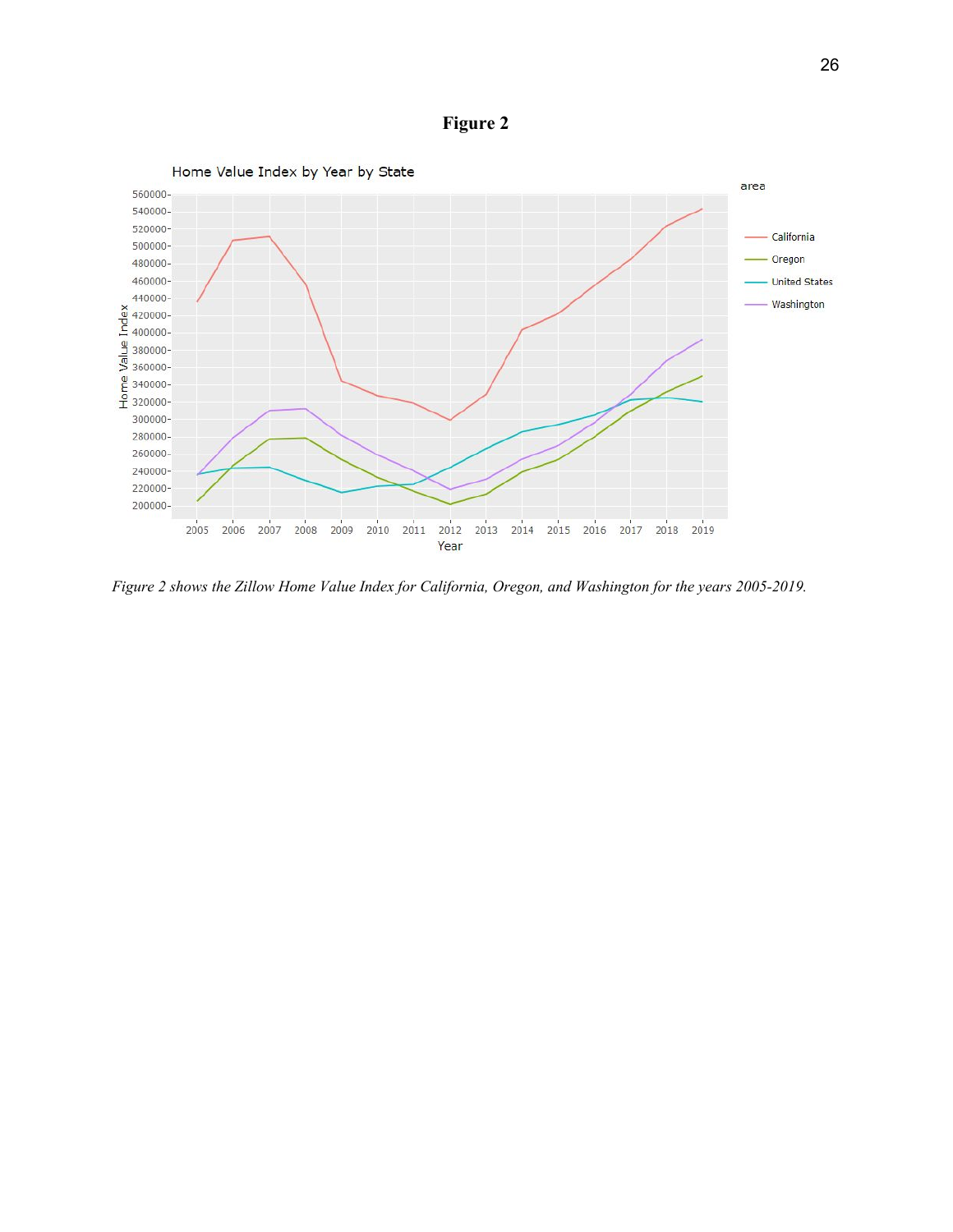



*Figure 3 shows the annual Lumber Price Index for the years 2005-2019.*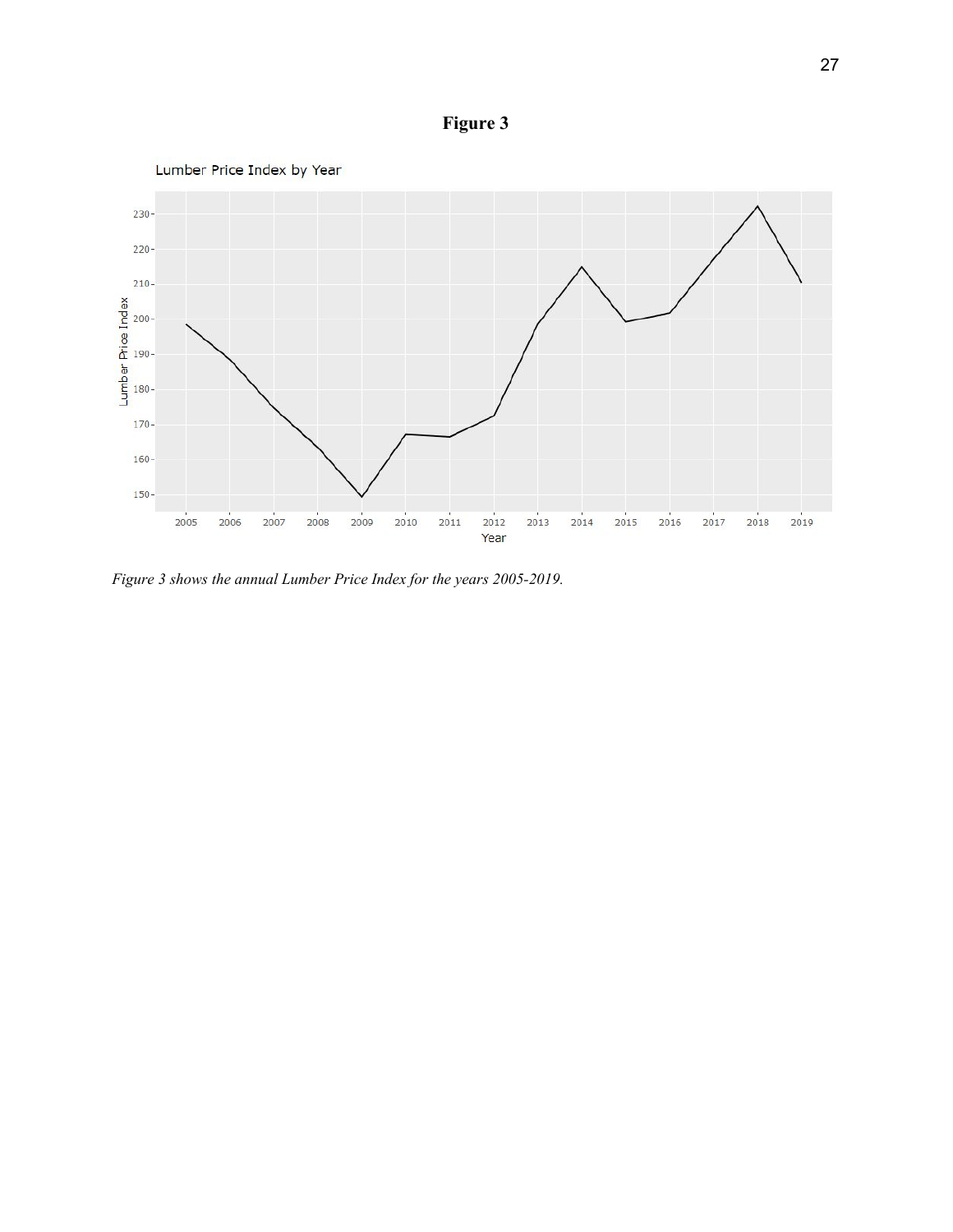**Figure 4**



Figure 4 shows the annual population growth rate in California, Oregon, Washington, and the United States for the *years 2005-2019.*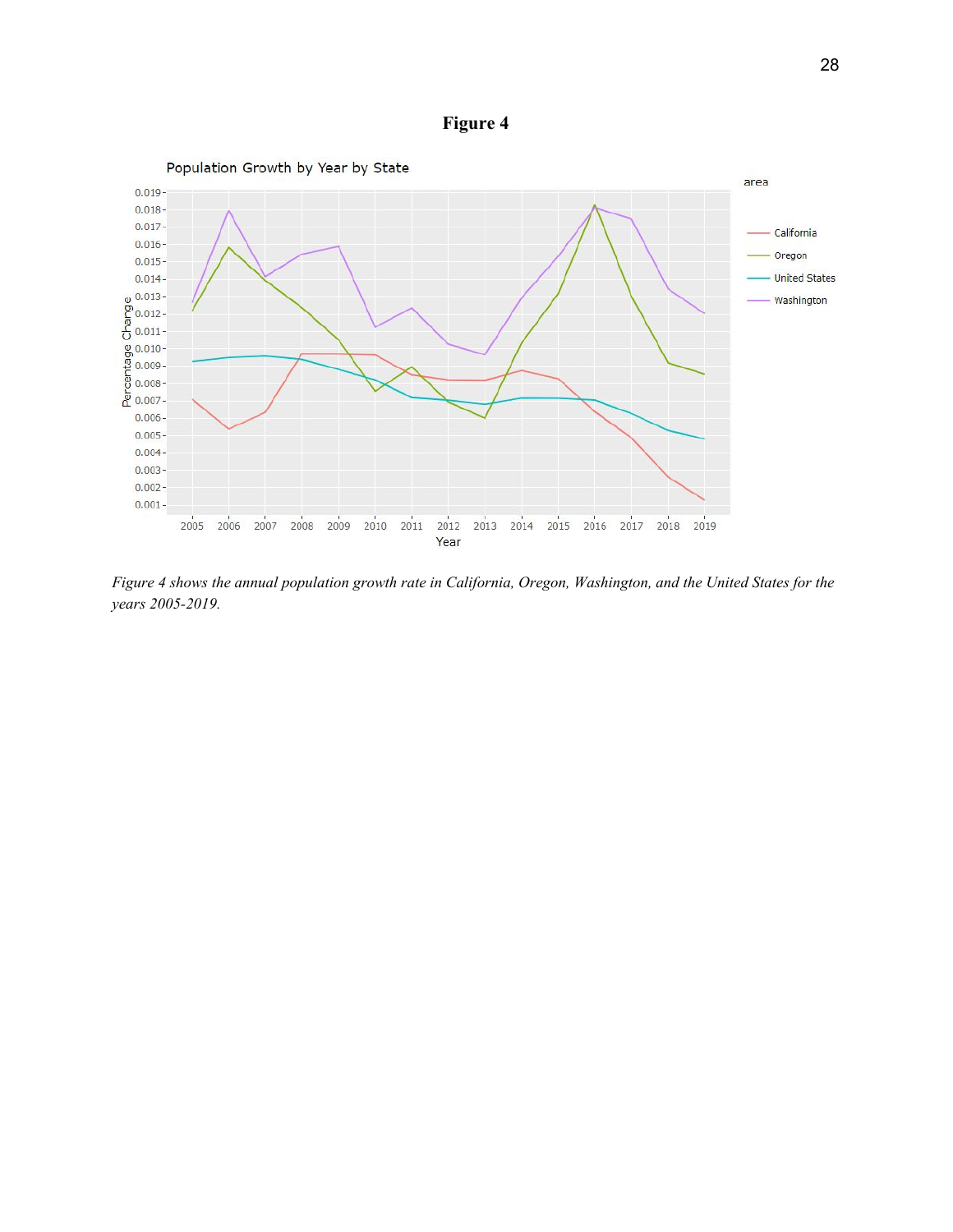



Figure 5 shows Personal Income Per Capita in California, Oregon, Washington, and the United States for the years *2005-2019.*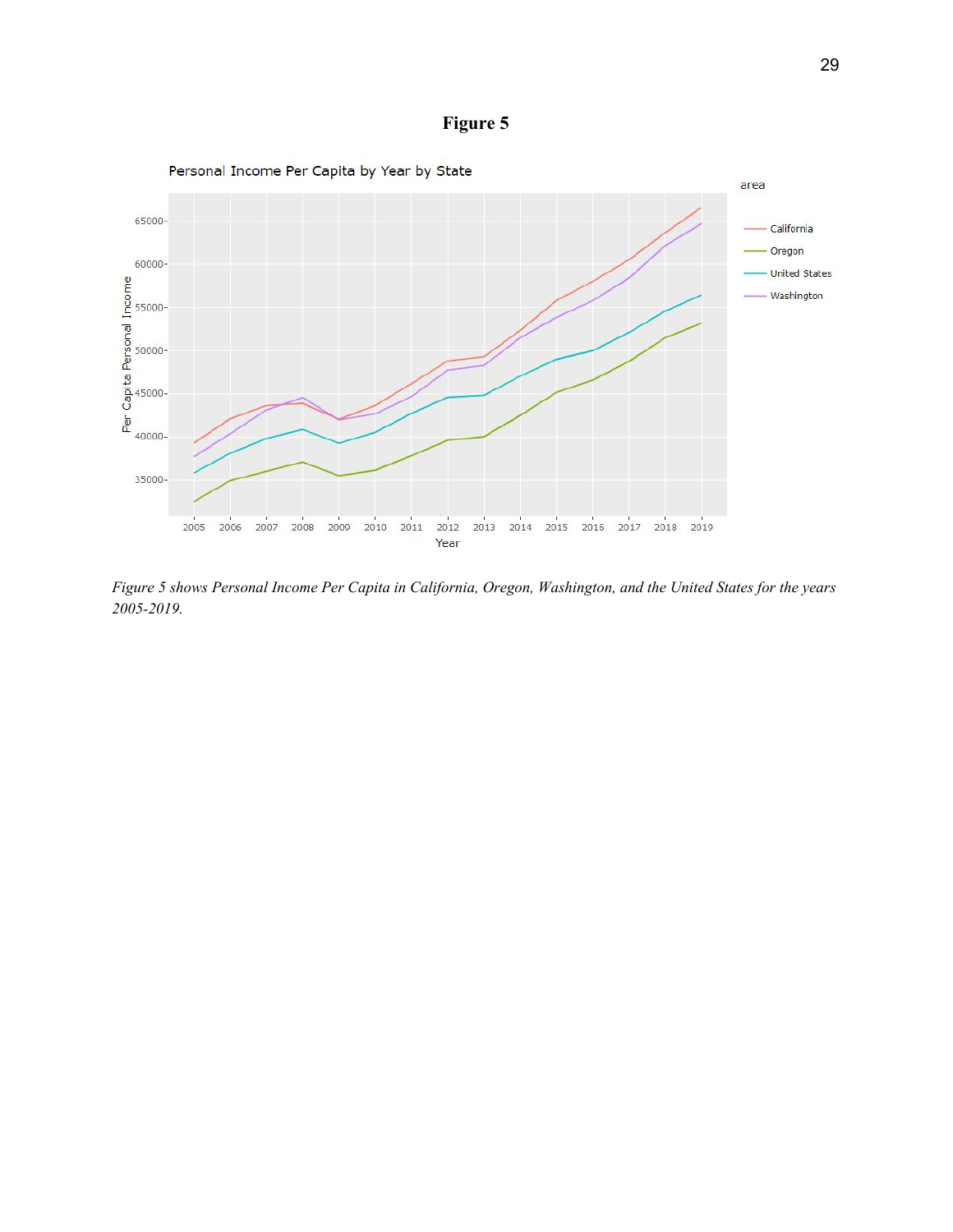**Figure 6**



*Figure 6 shows the Vacancy Rate in California, Oregon, Washington, and the United States for the years 2005-2019.*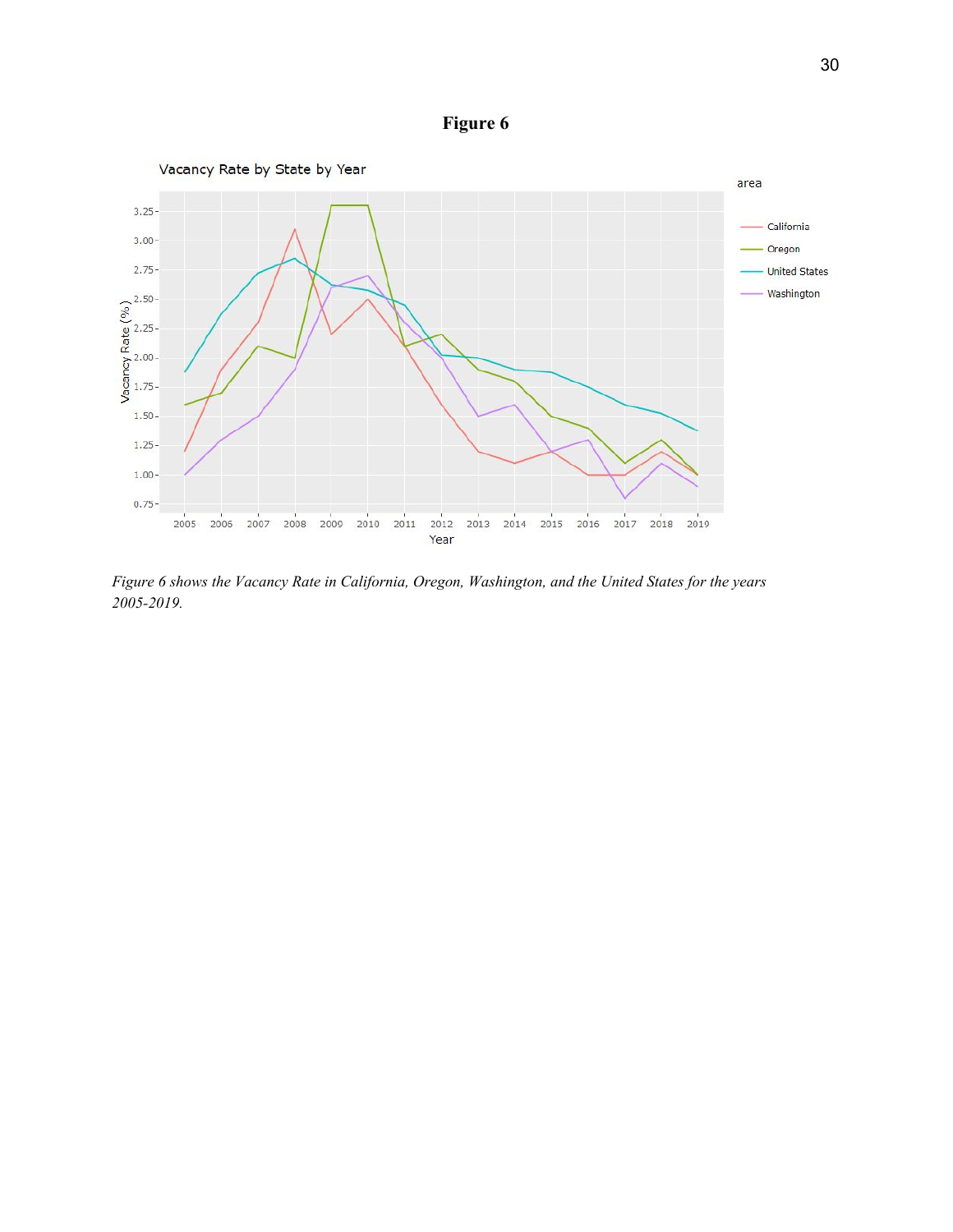



Figure 7 shows the nominal 30-year mortgage and 2-year interest rates in the United States for the years *2005-2019.*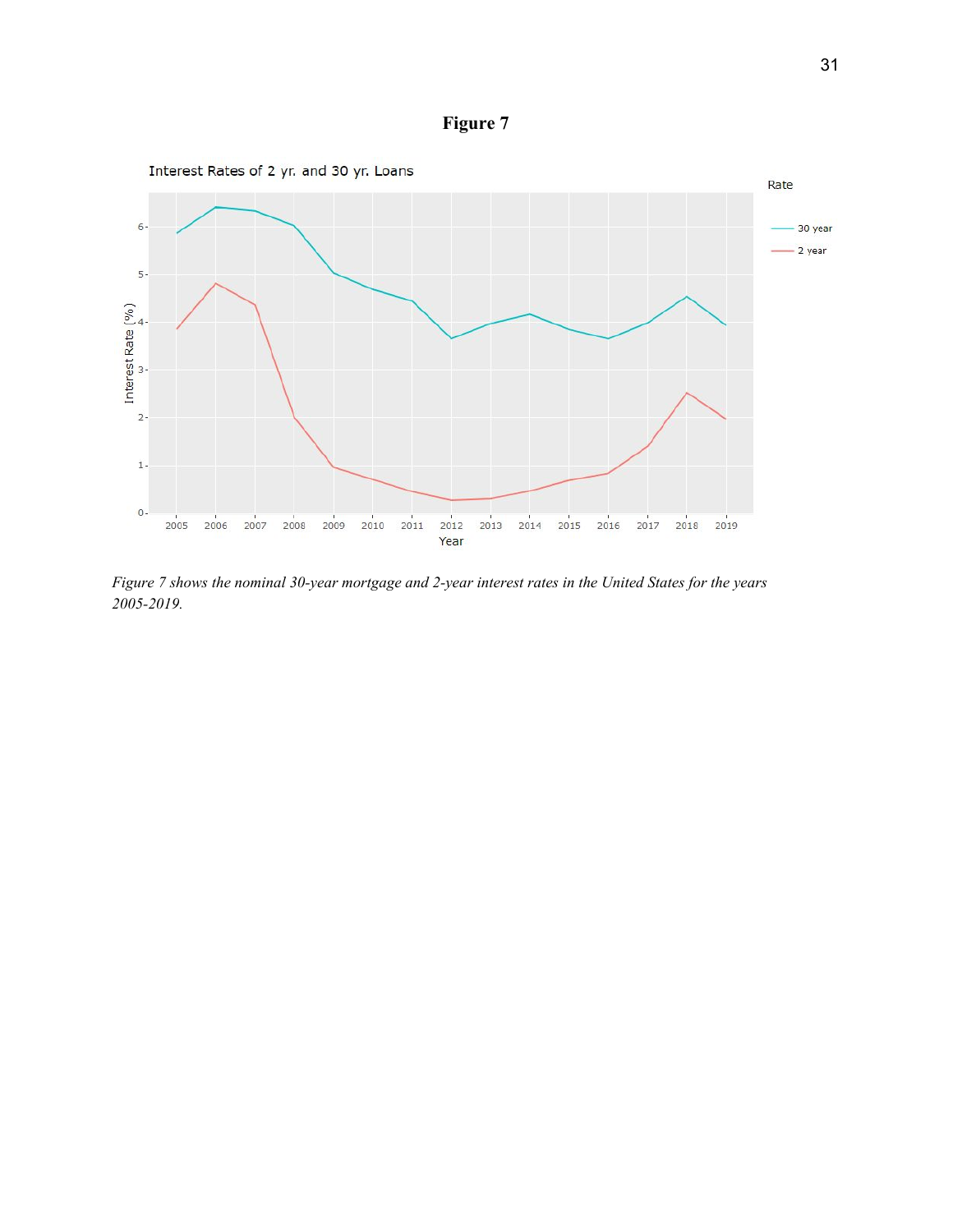## **Figure 8**



Figure 7 shows the nominal 30-year mortgage and 2-year interest rates in the United States for the years *2005-2019.*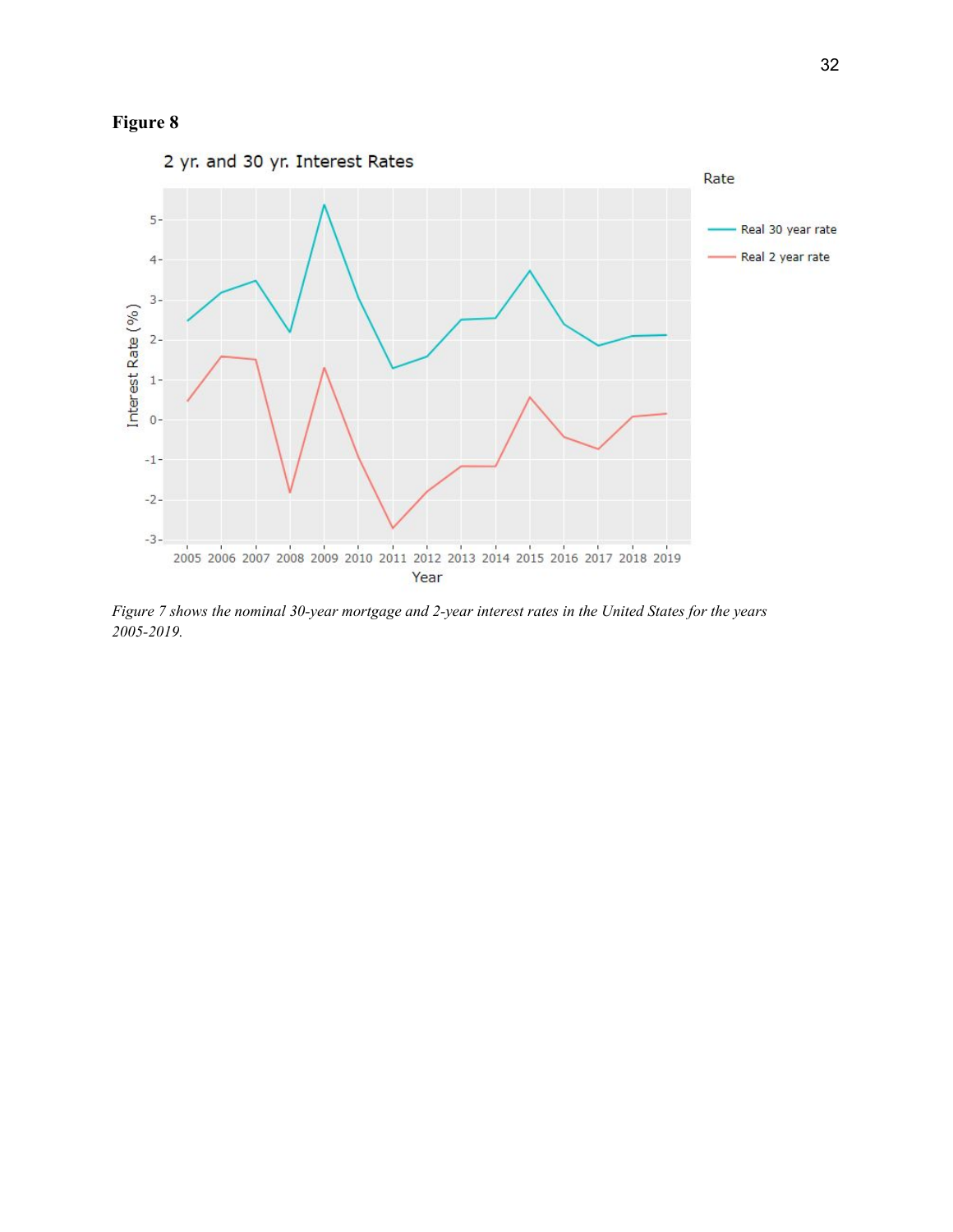



*Figure 9 shows the inflation rate in the United States for the years 2005-2019.*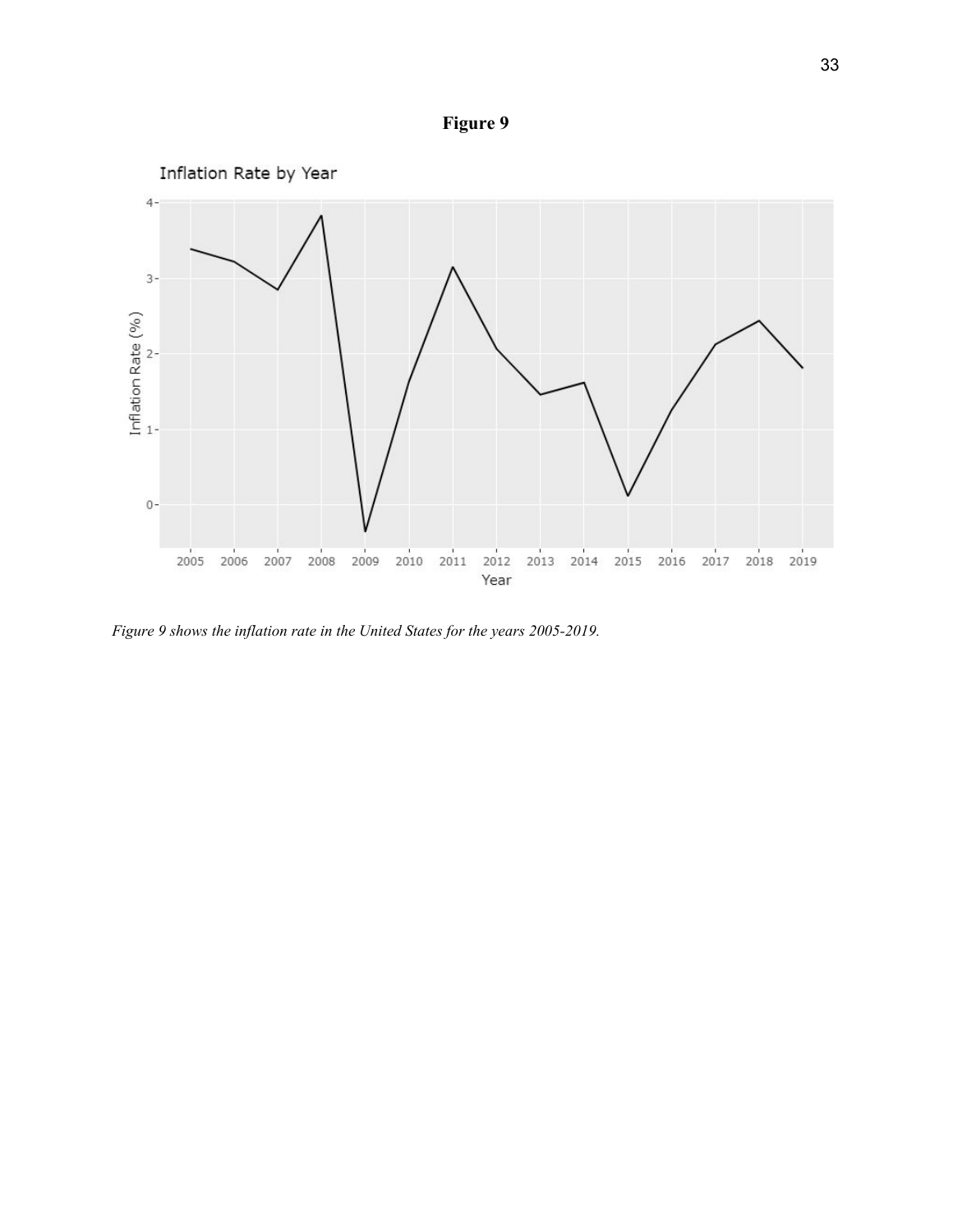## Bibliography

Chiang, Alpha. *Fundamental Methods of Mathematical Economics*. 4th ed. McGraw-Hill. Accessed October 29, 2020.

[https://www.academia.edu/38703783/\\_Alpha\\_C\\_Chiang\\_Kevin\\_Wainwright\\_Fundamental\\_Met](https://www.academia.edu/38703783/_Alpha_C_Chiang_Kevin_Wainwright_Fundamental_Methods_of_Mathematical_Economics) hods of Mathematical Economics.

"Housing Was the Business Cycle." *The Economist*, July 18, 2020. <https://www.economist.com/finance-and-economics/2020/07/18/housing-was-the-business-cycle> .

LatticePublishing.com, Hire A. Helper. "Cities with the Highest Share of Income Going towards Mortgage Payments." Smith Mountain Lake. Accessed November 7, 2020. [https://smithmountainlake.com/business/cities-with-the-highest-share-of-income-going-towards](https://smithmountainlake.com/business/cities-with-the-highest-share-of-income-going-towards-mortgage-payments/article_bf0be215-15a5-534f-9c39-a3d425c76259.html)[mortgage-payments/article\\_bf0be215-15a5-534f-9c39-a3d425c76259.html](https://smithmountainlake.com/business/cities-with-the-highest-share-of-income-going-towards-mortgage-payments/article_bf0be215-15a5-534f-9c39-a3d425c76259.html).

Leamer, Edward E., 2007. ["Housing is the business cycle,](http://ideas.repec.org/a/fip/fedkpr/y2007p149-233.html)" Proceedings - Economic Policy Symposium - Jackson Hole, Federal Reserve Bank of Kansas City, pages 149-233.

Mayer, Christopher J, and C.Tsuriel Somerville. "Land Use Regulation and New Construction." *Regional Science and Urban Economics* 30, no. 6 (December 2000): 639–62[.](https://doi.org/10.1016/S0166-0462(00)00055-7) [https://doi.org/10.1016/S0166-0462\(00\)00055-7.](https://doi.org/10.1016/S0166-0462(00)00055-7)

McCarthy, Jonathan, and Richard W Peach. "Monetary Policy Transmission to Residential Investment," 2002, 20.

Meen, Geoffrey, and Christine Whitehead. "What Determines the Number of New Homes Built?" In *Understanding Affordability*, 1st ed., 93–106. The Economics of Housing Markets. Bristol University Press, 2020. <https://doi.org/10.2307/j.ctv13gvj30.10>.

O'Sullivan, Arthur. *Urban Economics*. McGraw-Hill Education, 2019.

Sutton, Gregory D, Dubravko Mihaljek, and Agne Subelyte. "Interest Rates and House Prices in the United States and around the World," n.d., 53. October, 2017.

Tekin, Eylul. "How Home Prices and Household Incomes Changed Since 1960 | Clever Real Estate," June 26, 2020.

[https://listwithclever.com/research/home-price-v-income-historical-study/.](https://listwithclever.com/research/home-price-v-income-historical-study/)

"United States Short Term Interest Rate [1954 - 2020] [Data & Charts]." Accessed September 18, 2020. <https://www.ceicdata.com/en/indicator/united-states/short-term-interest-rate>.